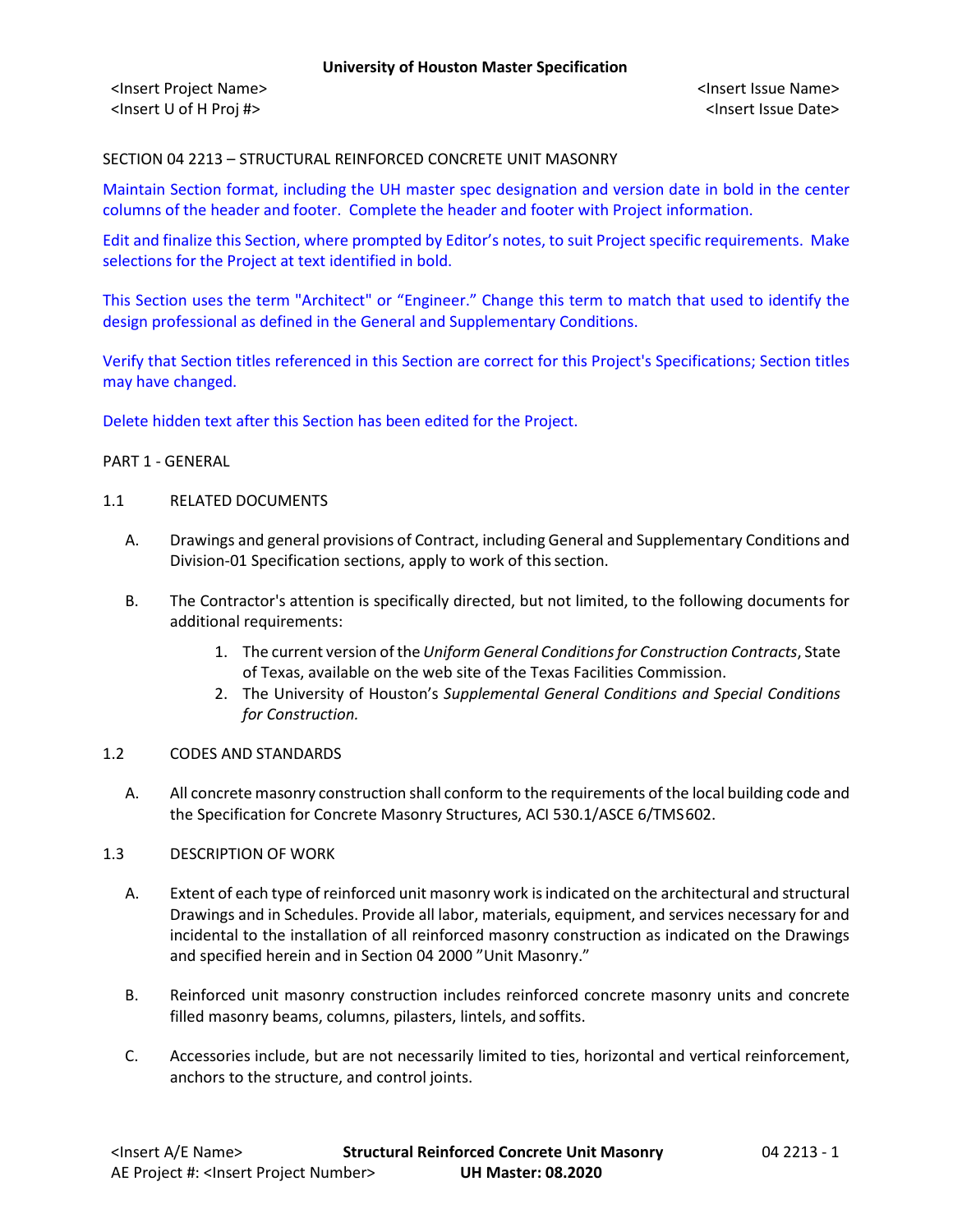D. Contractor shall install all accessory items that are required in the Work and supplied by others, including: bolts, nailing blocks, inserts, anchors, flashing, steel lintels, expansion joints, conduits, cast-stone trim, hollow-metal door frames, etc.

# 1.4 QUALITY ASSURANCE

- A. Fire Performance Characteristics: Where indicated, provide materials and construction that are identical to those of assemblies whose fire endurance has been determined by testing in compliance with ASTM E 119 by a recognized testing and inspecting organization or by another means, as acceptable to the Authority Having Jurisdiction.
- B. Single Source Responsibility for Masonry Units: Obtain exposed masonry units of uniform texture and color, or a uniform blend within the ranges accepted for these characteristics, from one manufacturer for each different product required for each continuous surface or visually related surfaces.
- C. Single Source Responsibility for Mortar Materials: Obtain mortar ingredients of uniform quality, including color for exposed masonry, from one manufacturer for each cementitious component and from one source and producer for each aggregate.
- D. Pre-installation Conference: Conduct conference at Project site to comply with requirements of Section 01 3100 "Project Management and Coordination."
- E. Masonry Preconstruction Testing Service: Employ and pay for the services of an independent testing laboratory acceptable to Architect and Owner and experienced in performing types of preconstruction masonry tests indicated. The testing laboratory shall meet the basic requirements of ASTM E 329 and have current accreditation from either the American Association for Laboratory Accreditation, the AASHTO Accreditation Program, or the "NIST" National Voluntary Laboratory Accreditation Program..
	- 1. Preconstruction Verification by Unit Strength Method
		- a. Concrete Masonry Units: For each type of concrete masonry wall construction shown on the Drawings, submit results of tests conducted in accordance with ASTM C140 that demonstrate that the strength of the concrete masonry units is consistent with required compressive strength of the masonry construction shown on the Drawings.
		- b. Mortar: Submit the proportions of the mortar mix to verify compliance with the specified type.
	- 2. Preconstruction Tests by Prism Methods for multi-story, load bearingmasonry:
		- a. For each type of wall construction, test masonry prisms per ASTM C 1314 and as follows:
			- (1) Prepare three sets of prisms for testing at 7 days and three sets for testing at 28 days.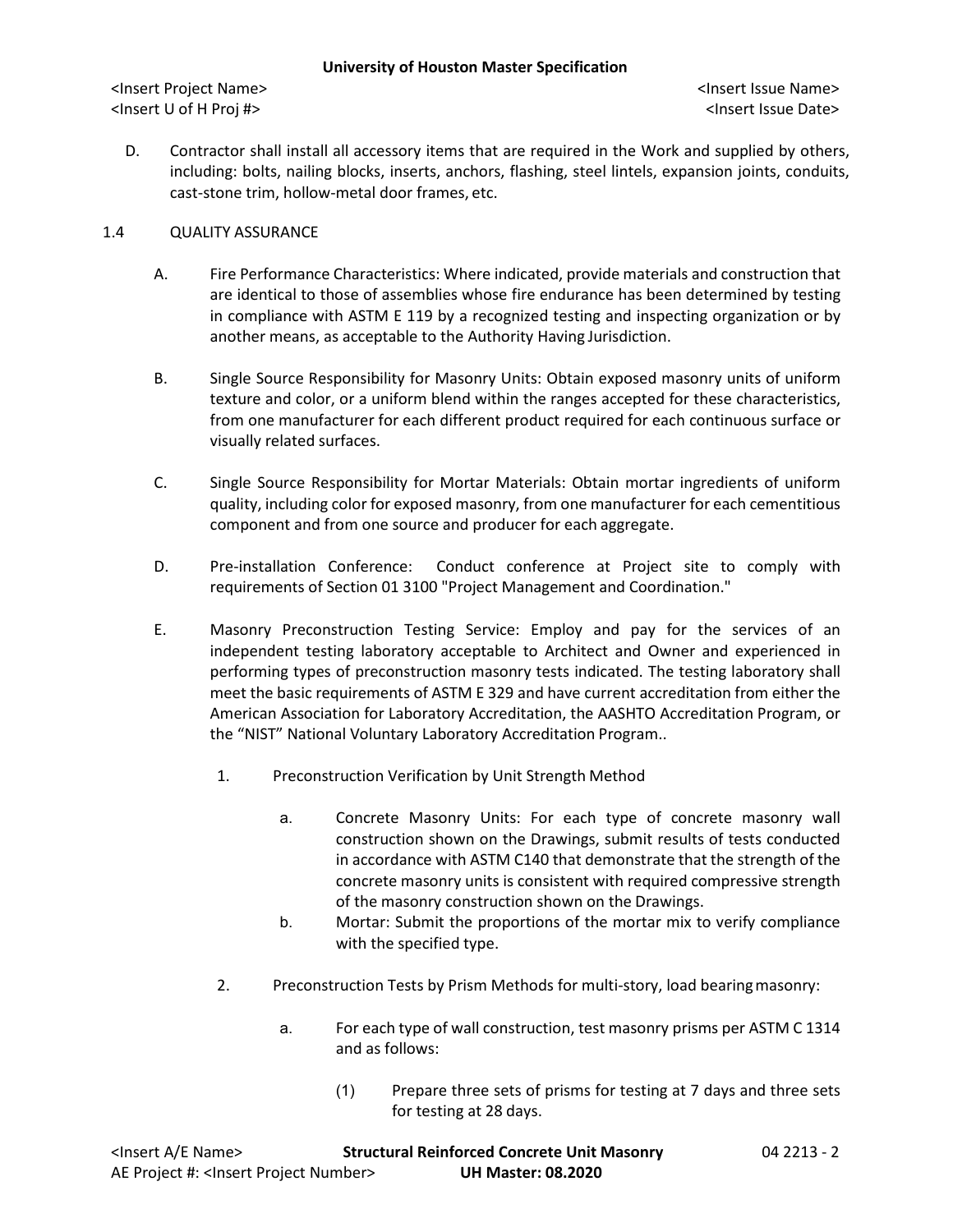- (2) Build prisms on job using same materials and methods as for wall construction. Mark each test prism for identification. Construct, store, transport, cure and test prisms according to the requirements of ASTM C 1314.
- b. For each type of wall construction, test masonry per ASTM E518 for Flexural Bond Strength.
- 3. Preconstruction Tests for Shear.
	- a. Test masonry assemblages for diagonal tension (shear) per ASTM E 519.
- 4. Preconstruction Strength Tests
	- a. Test building panels for strength per ASTM E 72.
- 5. Grout Demonstration Panel: If the proposed grouting procedures, construction techniques, and grout space geometry, including such items as maximum grout pour and grout lift heights and consolidation techniques, do not conform to the requirements of ACI 530.1/ASCE 6/TMS 602, construct a grout demonstration panel prior to masonry construction.
- 6. Masonry work shall not begin until test results are submitted to and approved by the Architect/Engineer.

### 1.5 ACTION SUBMITTALS

- A. Product Data: Submit manufacturer's product data for each type of masonry unit, accessory, and other manufactured products, including certifications that each type complies with specified requirements. Provide certification of pull-out strength of all masonry ties and anchors. Submit certification of compliance with required standards for all masonry units.
- B. Shop Drawings: Show fabrication and installation details for the following:
	- 1. Reinforcing Steel: Detail bending and placement of unit masonry reinforcing bars and for templates for layout of dowels for columns and pilasters. Comply with the fabrication tolerances of ACI 315, "Details and Detailing of Concrete Reinforcement." Show bar schedules, diagrams of bent bars, stirrup spacing, lateral ties and other arrangements and assemblies as required for fabrication and placement of reinforcement for unit masonry work.
- C. Formwork Design Calculations: Prepared and sealed by a professional engineer licensed in Texas.
- F. Mix Designs:
	- 1. Mortar mix proportions for type of mortar required to achieve specified compressive strength of masonry.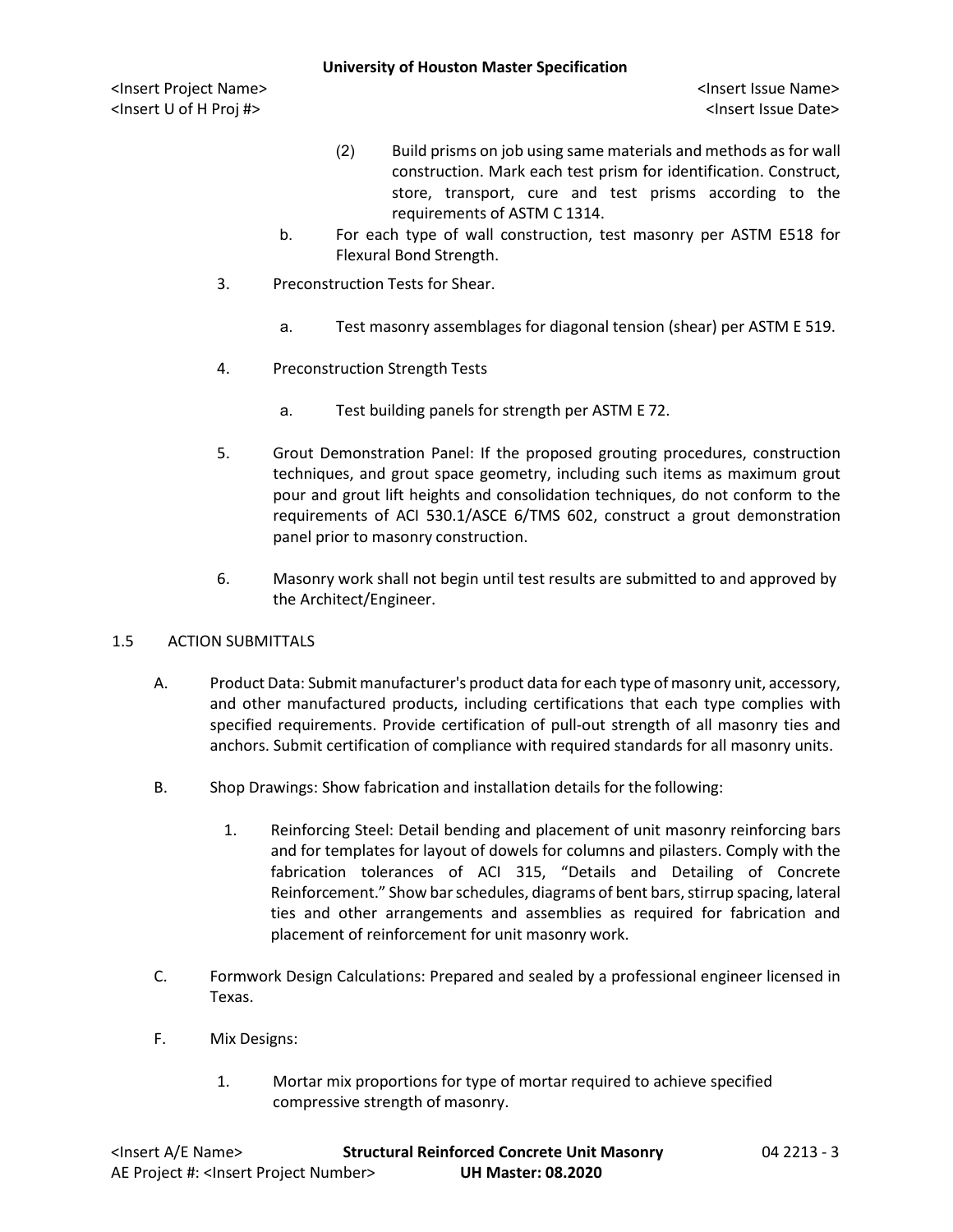- 2. Mix designs and mortar tests performed in accordance with ASTM C 270
- 3. Grout mix proportions according to ASTM C476 for the types of grout required for the work.
- 4. Mix designs and grout tests performed in accordance with ASTM C 476.
- G. Certificates: Prior to delivery, submit to Architect/Engineer certificates attesting compliance with the applicable specifications for grades, types or classes of all products included in these specifications.
	- 1. All materials required for mortar and grout including type, source, brand, and name of manufacturer.
	- 2. Each combination of masonry unit type and mortar type. Include statement of net area compressive strength of masonry units, mortar type and net compressive strength of masonry determined according to Table 2 in ACI 530.1/ASCE 6/TMS 602
	- 3. Mill Certificates: Steel producer's certificates of mill analysis, tensile and bend test for reinforcing steel required for project

Retain paragraph and associated subparagraphs below if Project is to be LEED v4 certified.

- H. LEED ACTION SUBMITTALS
- 1. Building Product Disclosure and Optimization Sourcing of Raw Materials:
	- a. Leadership Extraction Practices
		- 1) Extended Producer Responsibility (EPR): Submit documentation indicating that manufacturers have a take back or recycling program for the product purchased.
		- 2) Recycled Content: For products having recycled content, indicate percentages by weight of post-consumer and pre-consumer recycled content.
			- a) Include statement indicating costs for each product having recycled content.
	- b. Sourcing of Raw Materials: For products that are required to comply with requirements for regional materials, indicating location of material manufacturer and point of extraction, harvest, or recovery for each raw material.
		- 1) Include statement indicating distance to Project, cost for each regional material and the fraction by weight that is considered regional
		- 2) Product Certificates: For materials manufactured within 100 miles of Project, indicating location of material manufacturer and point of extraction, harvest, or recovery for each raw material. Include distance to Project and cost for each raw material
- 2. Laboratory Test Reports: For installation adhesives indicating compliance with requirements for low-emitting materials.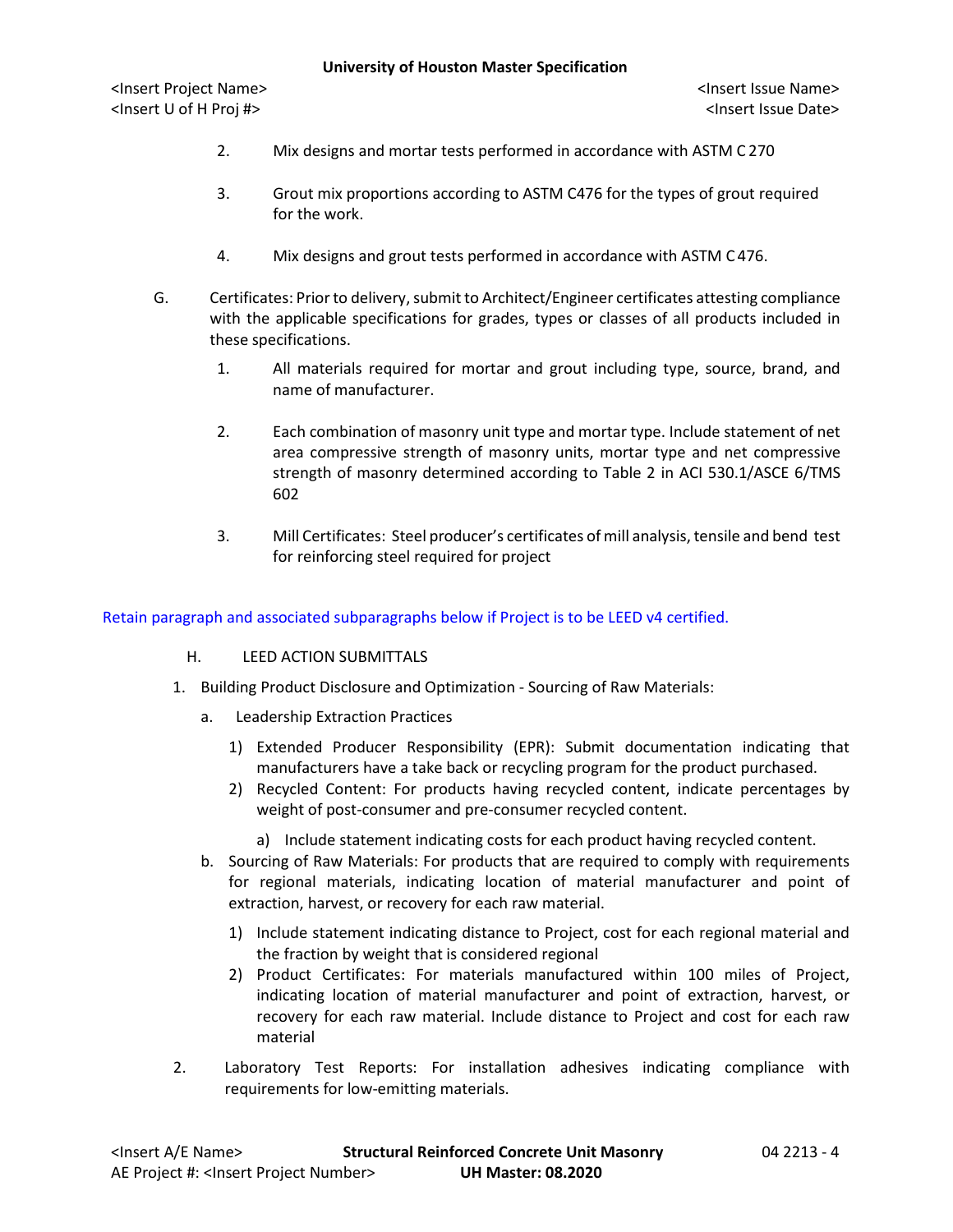#### 1.6 INFORMATIONAL SUBMITTALS

Retain paragraph and associated subparagraphs below if Project is to be LEED v4 certified.

- A. LEED Informational Submittals:
	- 1. Building Product Disclosure and Optimization Sourcing of Raw Materials:
		- a. Raw Material Sources and Extraction Reporting: Submit Raw materials supplier corporate Sustainability Reports (CSRs); documenting responsible extraction; including extraction locations, long term ecologically responsible land use, commitment to reducing environmental harms from extraction and manufacturing processes, and a commitment to meeting applicable standards or programs that address responsible sourcing criteria.
			- 1) Submit manufacturers' self-declared reports.
			- 2) Submit third party verified corporate sustainability reports (CSR) using one of the following frameworks:
				- a) Global Reporting Initiative (GRI) Sustainability Report
				- b) Organization for Economic Co-operation and Development (OECD) Guidelines for Multinational Enterprises
				- c) UN Global Compact
				- d) ISO 26000
				- e) USGBC approved program.
	- 2. Building Product Disclosure and Optimization Material Ingredients
		- a. Material Ingredient Optimization: Submit manufacturer's Environmental Product Declaration (EPD) or at least one of the following:
			- 1) GreenScreen V1.2 Benchmark: Third party report prepared by a licensed GreenScreen List Translator, or a full GreenScreen Assessment.
			- 2) Cradle to Cradle: Manufacturer's published literature for the product bearing the Cradle to Cradle logo.
			- 3) International Alternative Compliance Path REACH Optimization
			- 4) Declare: Manufacturer's completed Product Declaration Form
			- 5) Other programs approved by USGBC
		- b. Product Manufacturer Supply Chain Optimization: Submit documentation from manufacturers for products that go beyond material ingredient optimization as follows:
			- 1) Are sourced from product manufacturers who engage in validated and robust safety, health, hazard, and risk programs which at a minimum document at least 99 percent (by weight) of the ingredients used to make the building product or building material, and
			- 2) Are sourced from product manufacturers with independent third party verification of their supply chain that at a minimum verifies:
				- a) Processes are in place to communicate and transparently prioritize chemical ingredients along the supply chain according to available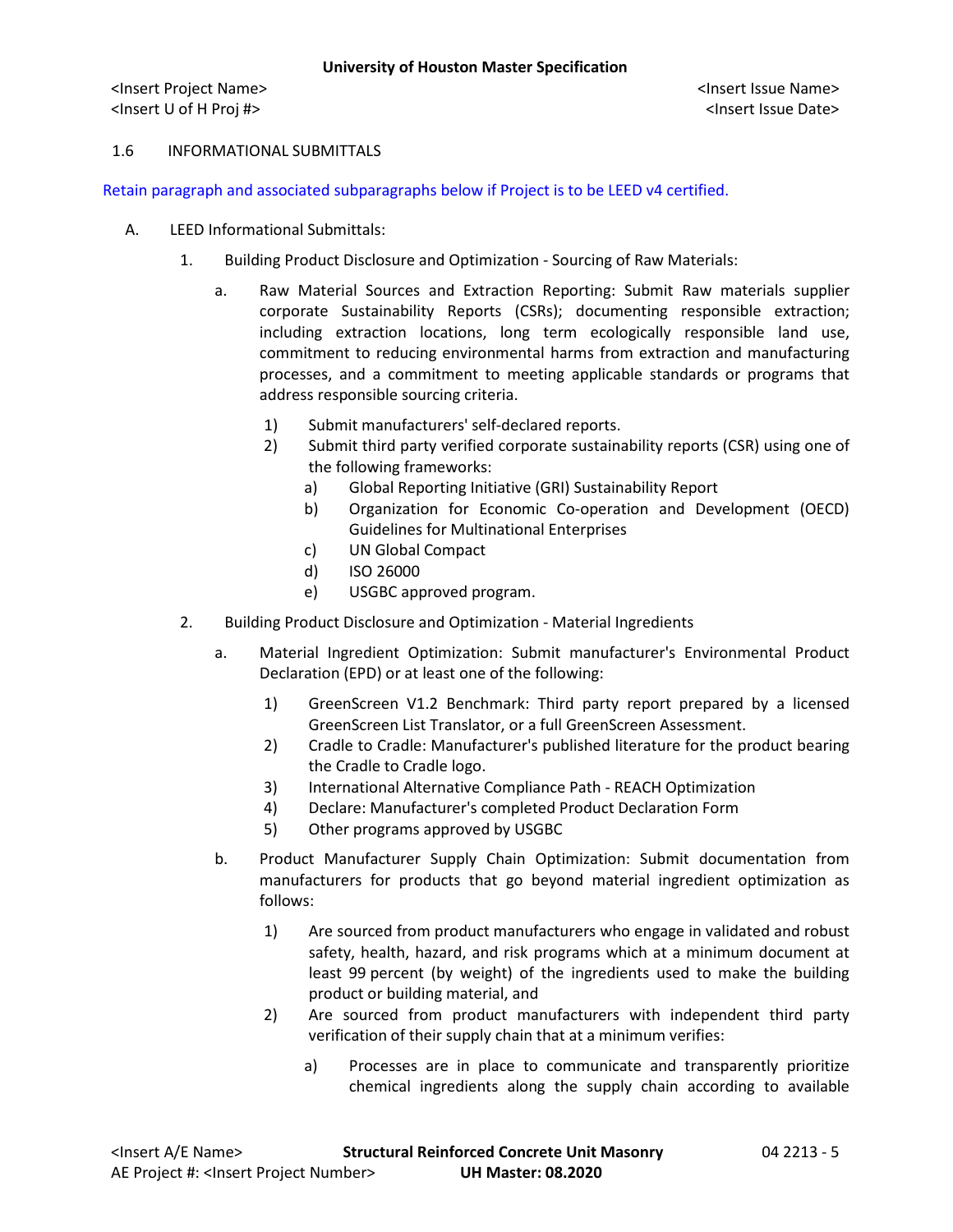hazard, exposure and use information to identify those that require more detailed evaluation

- b) Processes are in place to identify, document, and communicate information on health, safety and environmental characteristics of chemical ingredients
- c) Processes are in place to implement measures to manage the health, safety and environmental hazard and risk of chemical ingredients
- d) Processes are in place to optimize health, safety and environmental impacts when designing and improving chemical ingredients
- e) Processes are in place to communicate, receive and evaluate chemical ingredient safety and stewardship information along the supply chain
- f) Safety and stewardship information about the chemical ingredients is publicly available from all points along the supply chain.

# 1.7 DELIVERY, STORAGE, AND HANDLING

- A. Deliver masonry materials to project in undamaged condition.
- B. Store and handle masonry units to prevent their deterioration or damage due to moisture, temperature changes, contaminants, corrosion or other causes During freezing weather, protect masonry units with tarpaulins or other suitable material. If units become wet, do not install until they are dry.
- C. At the time of delivery, the linear shrinkage of masonry units shall not exceed 0.065 percent.
- D. Store cementitious materials and masonry units off the ground, under cover and in dry location. All materials must be protected from wetting by capillary action, rain, or snow, and protected from mud, dust, or other materials and contaminants likely to cause staining or defects.
- E. Deliver pre-blended, dry mortar mix in moisture-resistant containers designed for lifting and emptying in dispensing silo. Store pre-blended, dry mortar mix in delivery containers on elevated platforms, under cover, and in a dry location or in a metal dispensing silo with weatherproof cover.
- F. Store aggregates where grading and other required characteristics can be maintained and contamination avoided.
- G. Store masonry accessories, including metal items, in such a way as to prevent corrosion or accumulation of dirt and oil.

### 1.8 PROJECT CONDITIONS

- A. Protection of Work: Contractor shall construct and maintain temporary protection as required to permit continuous progress of the work. During erection, cover top of walls, projections, and sills with waterproof sheeting at end of each day's work. Cover partially completed structures when work is not in progress.
	- 1. Extend cover a minimum of 24 inches down both sides and hold cover securely in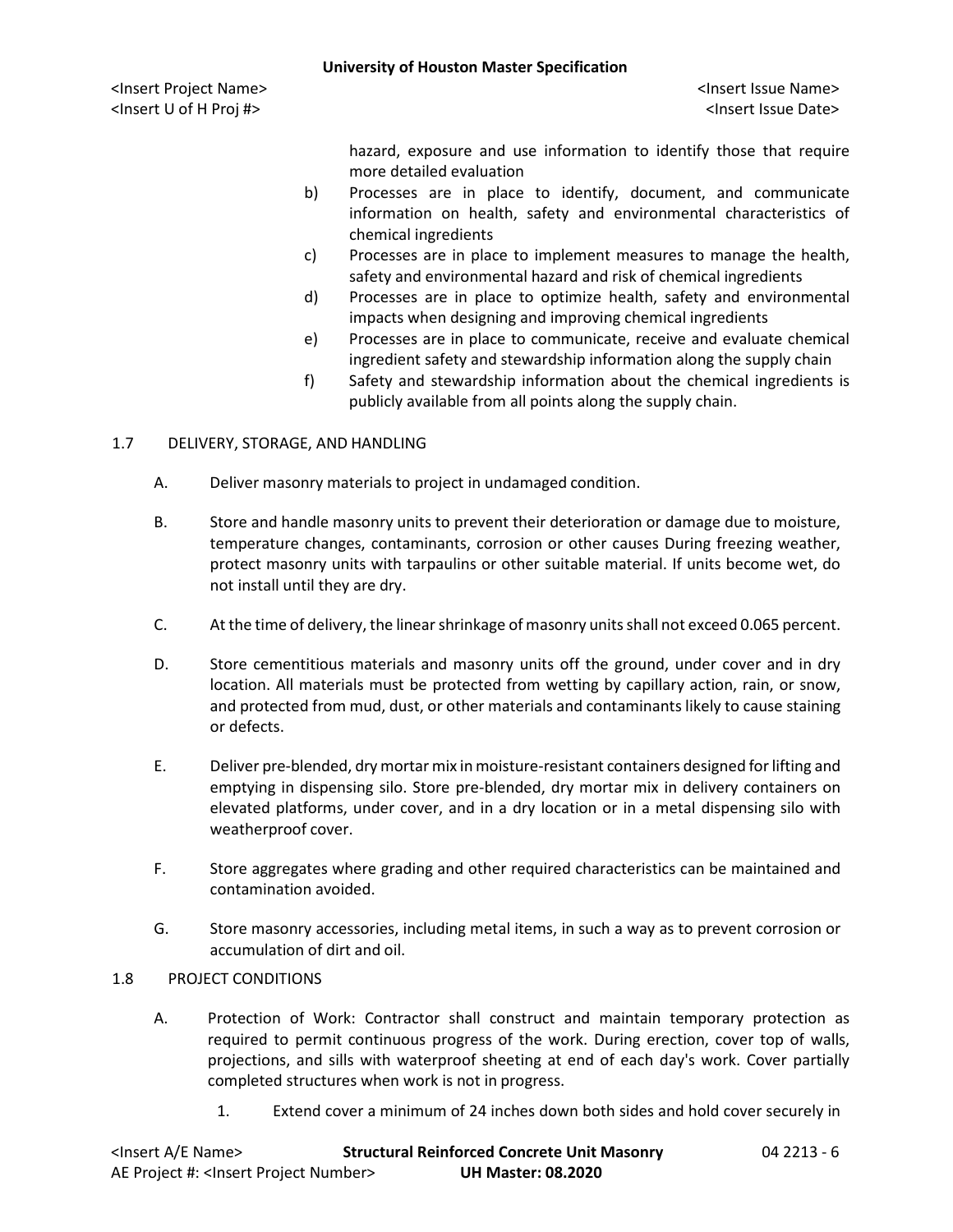place.

- 2. Where one wythe of multi-wythe masonry walls is completed in advance of the other wythes, secure cover a minimum of 24 inches down the face next to unconstructed wythe and hold cover in place.
- B. Cold-Weather Requirements: Do not use frozen materials or materials mixed or coated with ice or frost. Do not build on frozen substrates. Remove and replace unit masonry damaged by frost or by freezing conditions. Comply with cold-weather construction requirements contained in ACI 530.1/ASCE 6/TMS 602.
- C. Hot-Weather Requirements: Protect unit masonry work when temperature and humidity conditions produce excessive evaporation of water from mortar and grout. Provide artificial shade and wind breaks and use cooled materials as required.
	- 1. When ambient temperature exceeds 100 degrees F, or 90 degrees F with a wind velocity greater than 8 mph, do not spread mortar beds more than 48 inches ahead of masonry. Set masonry units within one minute of spreading mortar.
	- 2. Comply with hot-weather preparation and construction provisions of ACI 530.1/ASCE 6/TMS 602

#### PART 2 - PRODUCTS

#### 2.1 CONCRETE MASONRY UNITS

- A. See Section 04 2000 "Unit Masonry" for the specifications for concrete masonry units.
- B. Comply with referenced standards and other requirements indicated below applicable to each form of concrete masonry unit required.
- C. Provide special shapes where required for lintels, corners, jambs, sash, control joints, headers, bonding and other special conditions. All special shapes provided shall match approved samples available for inspection at the Architect's office.
- D. Provide square-edged units for outside corners, except where indicated otherwise.
- E. Provide units complying with the characteristics indicated below for type, size, strength, and weight.
	- 1. Hollow Loadbearing Block: ASTM C 90 Lightweight
	- 2. Solid Loadbearing Block: ASTM C 90 Lightweight
	- 3. Unit Compressive Strength: Provide units with a minimum average net-area compressive strength of 1900 psi.
	- 4. Unit Compressive Strength: Provide units with a minimum net area compressive strength sufficient to produce masonry assemblies having the required strength as determined by Prism Tests but not less than 1900 psi.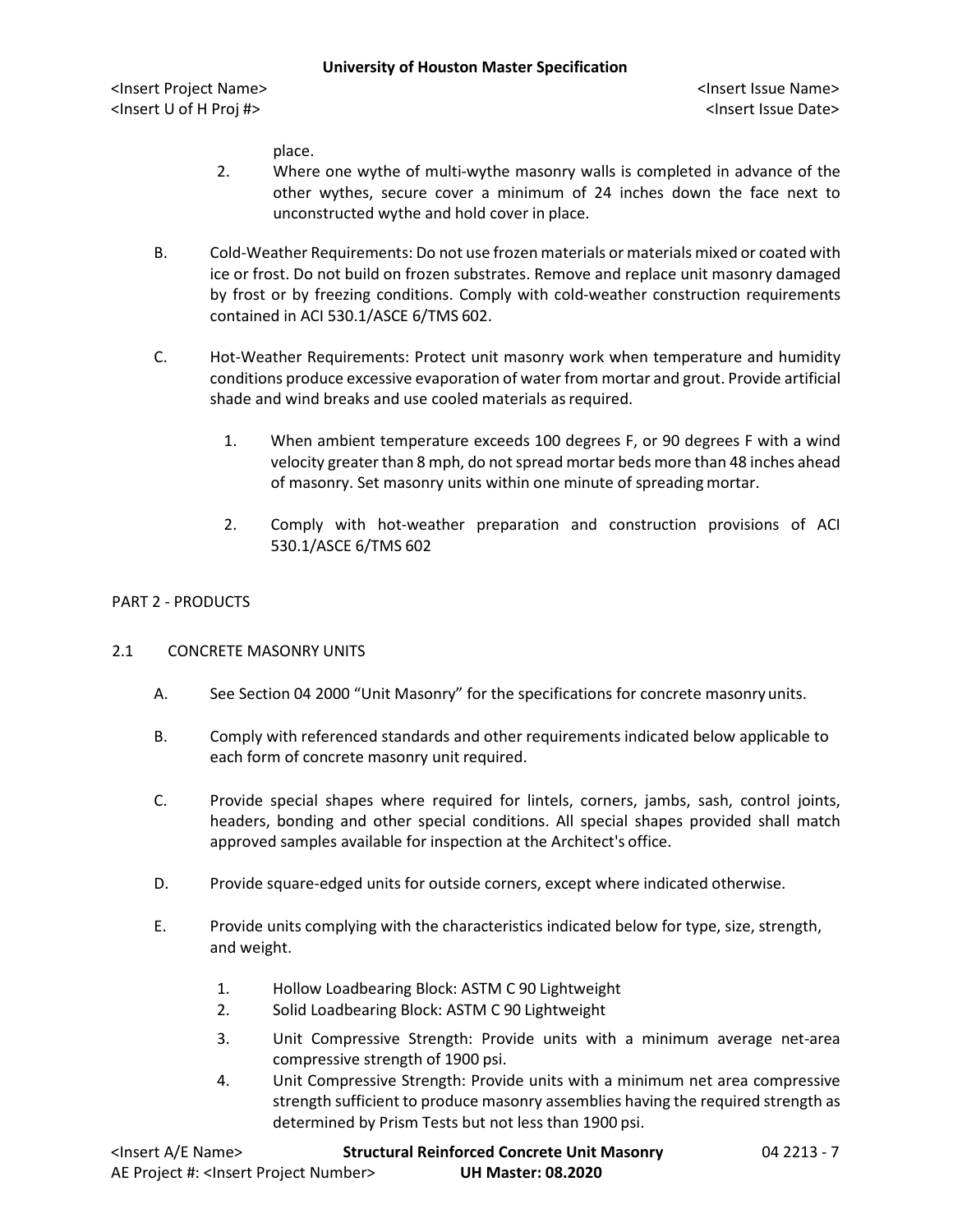5. Size: Manufacturer's standard units with nominal face dimensions of 16 inches long x 8 inches high (15-5/8 inches x 7-5/8 inches actual) x thicknesses indicated unless shown otherwise on the Drawings.

### 2.2 CONCRETE AND MASONRY LINTELS

- A. General: Provide one of the following consistent with the span and reinforcing tables on the Drawings:
- B. Manufactured Concrete Masonry Lintels: ASTM C 1623, matching Concrete Masonry Units in color, texture and density classification.
- C. Precast Concrete Lintel Units: Solid or U-shaped, grout-filled. Comply with the requirements of Section 03 3000 "Cast-in-Place Concrete" reinforced with mild reinforcing steel or prestressed with pre-stressing cables.
- D. Masonry Lintels: Prefabricated or built-in-place masonry lintels made from bond beam Concrete Masonry Units with reinforcing bars placed as indicated and filled with coarse grout. Cure precast lintels before handling and installing. Temporarily support built-in-place lintels until cured.

### 2.3 STRUCTURAL STEEL LINTELS

- A. Wide-flange: ASTM A 992.
- B. Channels: ASTM A 36.
- C. Plates: ASTM A 36.
- D. Rectangular HSS: ASTM A 500, Grade B.
- 2.4 MORTAR AND GROUT MATERIALS
	- A. Do not use calcium chloride in mortar or grout.
	- B. See Section 04 2000 "Unit Masonry" for mortar specifications.
	- C. Mortar: ASTM C 270, Proportion Specification, Type S, limiting cementitious materials to those described below:
		- 1. Portland Cement-Lime
		- 2. Mortar Cement
	- D. Grout: Provide grout that conforms to either of the two requirements below:
		- 1. ASTM C 476, Proportion Specification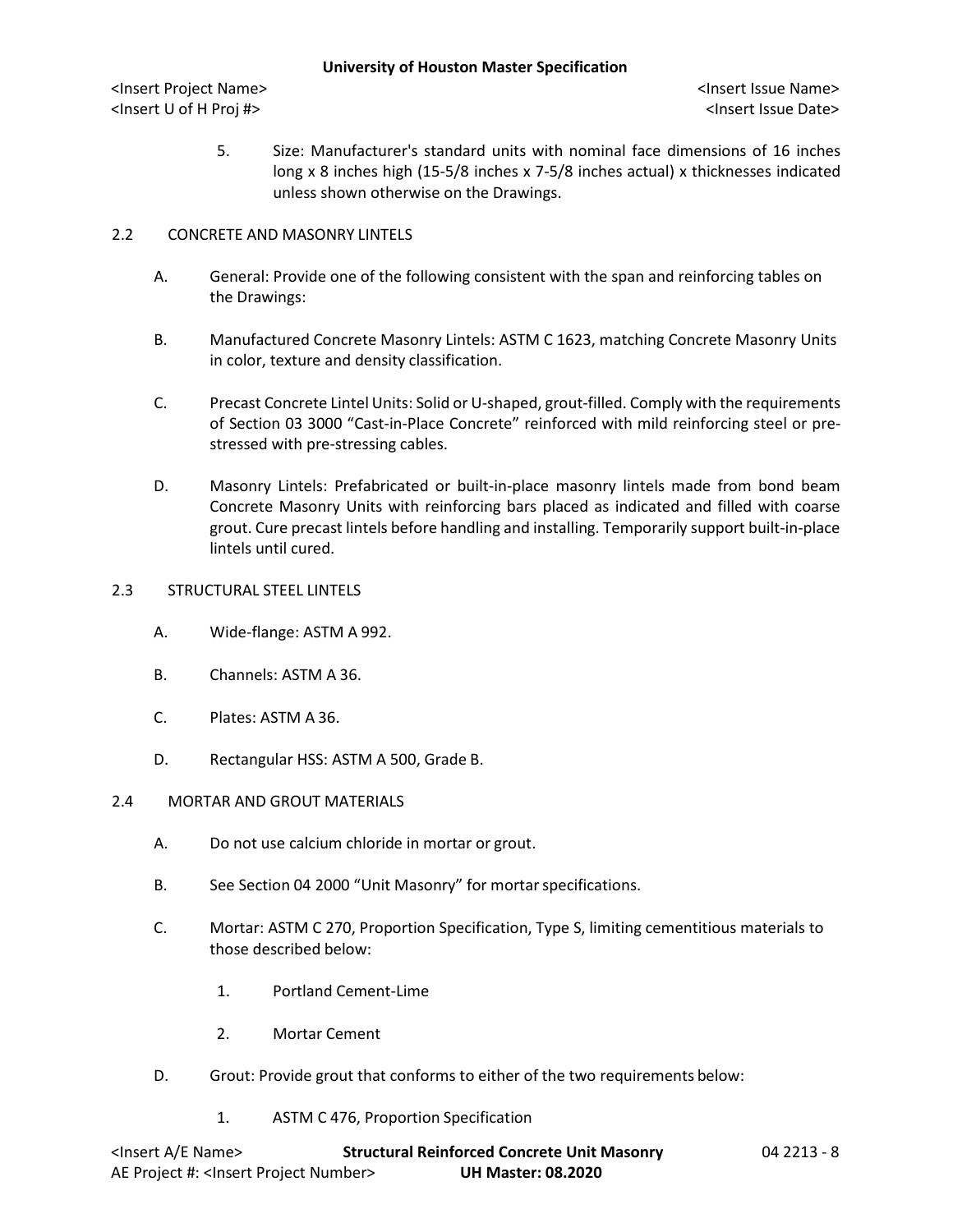- 2. The material requirements of ASTM C 476; attains the specified compressive strength or 2000 psi, whichever is greater, at 28 days when tested in accordance with ASTM C 1019; has a slump flow of 24 inches to 30 inches as determined by ASTM C 1611; and has a Visual Stability Index (VSI) less than or equal to 1 as determined in accordance with ASTM C1611.
- 3. Grout consistency is to be coarse grout unless fine grout is required by ACI530.1/ASCE6/TMS602 based on minimum grout space dimensions coupled with maximum pour heights or unless a stricter requirement is defined by the local code.

#### 2.5 REINFORCING STEEL

- A. Uncoated Steel Reinforcing Bars: ASTM A 615, Grade 60.
- B. Epoxy-Coated Steel Reinforcing Bars: ASTM A 615, Grade 60, epoxy coated to comply with ASTM A 775.
- C. Galvanized Steel Reinforcing Bars: ASTM A 767, Grade 60.

#### 2.6 JOINT REINFORCEMENT, TIES AND ANCHORING DEVICES

- A. General:
	- 1. Comply with requirements indicated below for basic materials and with requirements indicated under each form of joint reinforcement, tie and anchor for size and other characteristics.
	- 2. Manufacturers:
		- a. Subject to compliance with requirements, provide products of one of the following:
			- (1) AA Wire Products Co.<br>(2) Dur-O-Wall, Inc.
			- Dur-O-Wall, Inc.
			- (3) Hohmann & Barnard, Inc.
			- (4) National Wire Products Corp.<br>(5) Heckman Building Products
			- Heckman Building Products
		- b. Other manufacturers shall be used only with Engineer's approval. Contractor shall submit technical literature for all reinforcing units.
	- 3. Finishes: Provide reinforcement, ties, and anchors specified in subsequent paragraphs that are made from materials or that have the finishes that comply with the subparagraphs below, depending on the finish specified, unless otherwise indicated.
		- a. Mill Galvanized Finishes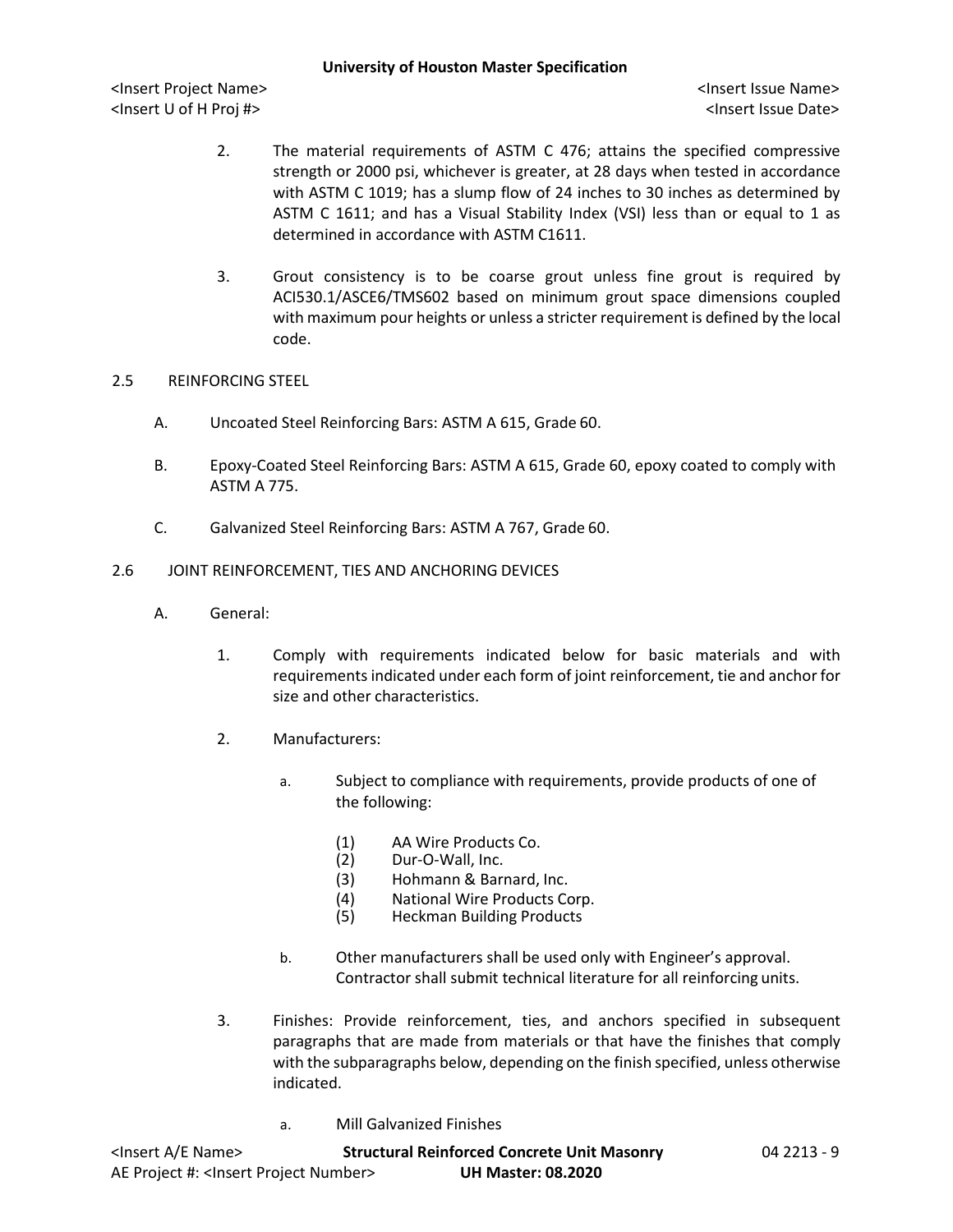#### **University of Houston Master Specification**

<Insert Project Name> <Insert Issue Name> <Insert U of H Proj #> <Insert Issue Date>

- (1) Joint Reinforcement: ASTM A 641  $(0.1 \text{ oz/ft}^2)$
- (2) Sheet-metal ties and anchors: ASTM A 653 G60
- b. Hot-Dip Galvanized Finishes
	- (1) Joint Reinforcement, Wire Ties, Wire Anchors: ASTM A 153, (1.5  $oz/ft<sup>2</sup>$ ).
	- (2) Sheet-metal Ties and Anchors: ASTM A 153, Class B
	- (3) Steel Plates and Bars: ASTM A 123 or ASTM A 153, Class B
- c. Epoxy Coatings:
	- (1) Joint Reinforcement: ASTM A 884, Class A, Type  $1 \ge 7$  mils.<br>(2) Wire Ties and Anchors: ASTM A 889, Class C 20 mils.
	- Wire Ties and Anchors: ASTM A 889, Class  $C 20$  mils.
	- (3) Sheet-metal Ties and Anchors: 20 mils per surface or manufacturer's specification.
- d. Stainless Steel: AISI Type 304 or Type 316
- B. Joint Reinforcement: ASTM A 951: Welded-wire units prefabricated with deformed continuous side rods and plain cross rods in straight lengths of not less than 10 feet, with prefabricated corner and tee units, and complying with the requirements indicatedbelow:
	- 1. Materials and Finishes:
		- a. Galvanized: ASTM A 82
		- b. Epoxy: ASTM A 82
		- c. Stainless Steel: ASTM A 580
	- 2. Width: Fabricate joint reinforcement in units with widths a minimum of 2 inches less than nominal width of walls. Provide mortar coverage over joint reinforcement of not less than 5/8 inch on joint faces exposed to exterior and  $\frac{1}{2}$ inch elsewhere.
	- 3. Wire Size for Side and Cross Rods:
		- a. 9 ga. diameter for both side rods and crossrods
		- b. 0.1875 inch diameter (W2.8) for side rods and 9 ga. diameter for cross rods
		- c. 0.1875 inch diameter (W2.8.) for both side and cross rods
	- 4. For single-wythe masonry provide either ladder or truss type with single pair of side rods and cross wires in ladder-type or points of connection in truss-type reinforcement spaced no more than 16 inches o.c. horizontally.
	- 5. For multi-wythe masonry provide ladder type with cross rods spaced not more than 16 inches o.c., horizontally, and number of side rods asfollows:
		- a. One side rod for each face shell of concrete masonry units in either wythe more than 4 inches in thickness plus one side rod for each wythe of concrete masonry units 4 inches or less in width.
		- b. Adjustable (two-piece) type, ladder design, with one side rod at each face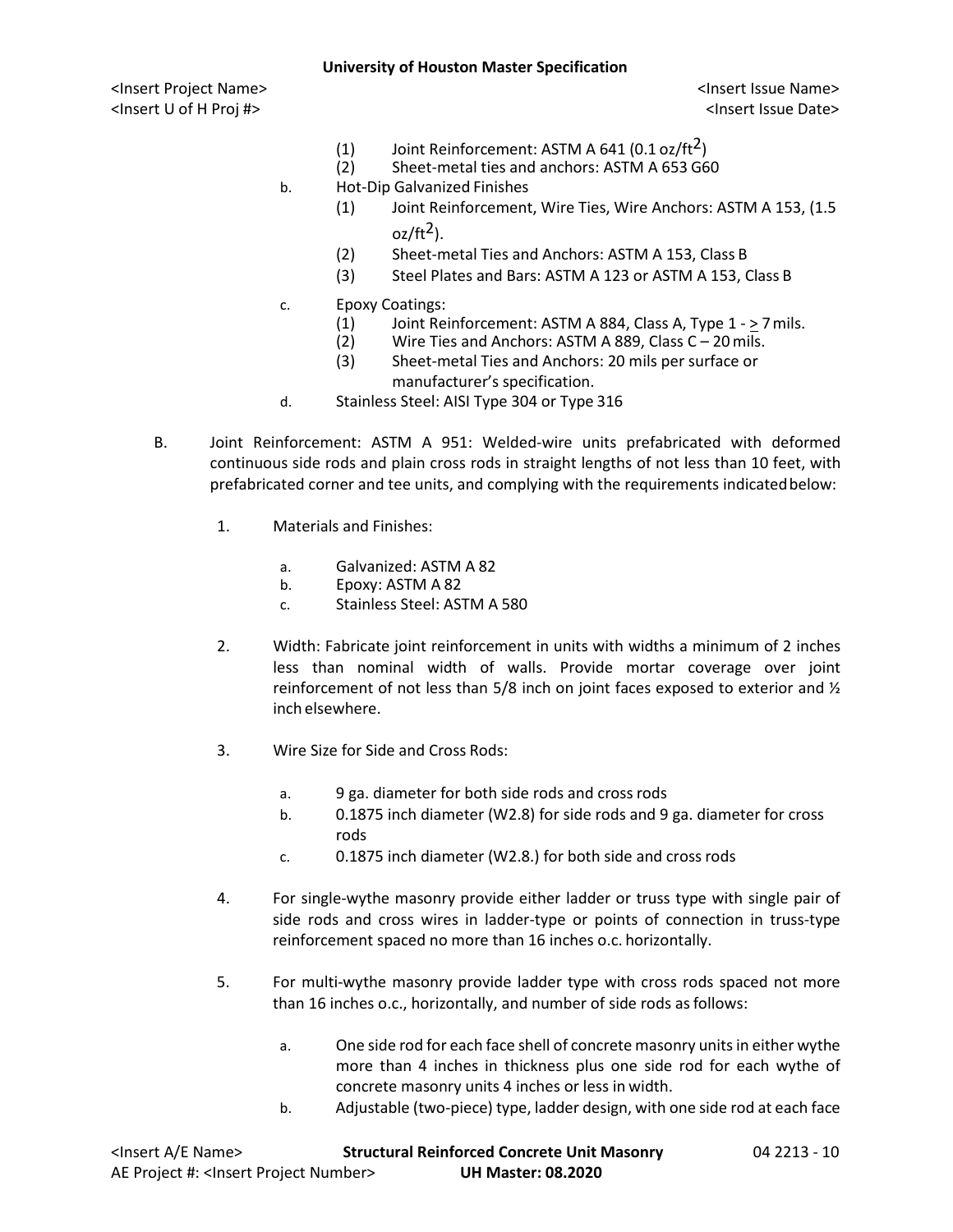shell of backing wythe and with separate ties that extend into facing wythe. Ties have two hooks that engage eyes or slots in reinforcement and resist movement perpendicular to wall. Ties extend at least halfway through facing wythe but with at least 5/8-inch cover on outside face. The maximum clearance between connecting parts of the ties is 1/16 inch.

- C. Bent Wire Ties: Provide individual prefabricated bent-wire units complying with requirements indicated below:
	- 1. Materials and Finishes:
		- a. Galvanized: ASTM A 82
		- b. Epoxy: ASTM A 82
		- c. Stainless Steel: ASTM A 580
	- 2. Wire Size: 0.1875 inch diameter.
	- 3. Length: Provide units of length indicated but not less than that required for embedment of at least 1  $\frac{1}{2}$  inches into the mortar bed of solid units or solid grouted hollow units and for a minimum of ½ inch embedment of tie end into outer face shells of hollow units, with not less than 5/8 inch mortar cover on exterior face joints, ½ inch elsewhere.
	- 4. Tie Shape for Hollow Masonry Units Laid with Cells Vertical: Rectangular with ends welded closed and not less than 4 inches wide.
	- 5. Tie Shape for Solid Masonry Units or Hollow Units Laid with Cells Horizontal: Zshaped ties with ends bent 90 degrees to provide hooks not less than 2 inches long.
	- 6. Type for Masonry Where Coursing between Wythes Aligns: Unit ties bent from one piece of wire.
	- 7. Type for Masonry Where Coursing between Wythes Does Not Align: Adjustable ties with pintle-and-eye connections having a maximum adjustment of 1-1/4 inches. The maximum clearance between connecting parts of the tie shall be 1/16 inch.
- D. Adjustable Anchors: Where adjustable anchors are indicated for connecting masonry to structural framework, provide 2-piece assemblies as described below which permit vertical or horizontal differential movement between wall and framework parallel to, but resist tension and compression forces perpendicular to, plane of wall.
	- 1. Materials and Finishes
		- a. Galvanized: ASTM A 82 for wire and ASTM A 1008 for sheet metal
		- b. Epoxy: ASTM A 82 for wire and ASTM A 1008 for sheet metal
		- c. Stainless Steel: ASTM A 580 for wire and ASTM A 480 and ASTM A 240 for sheet metal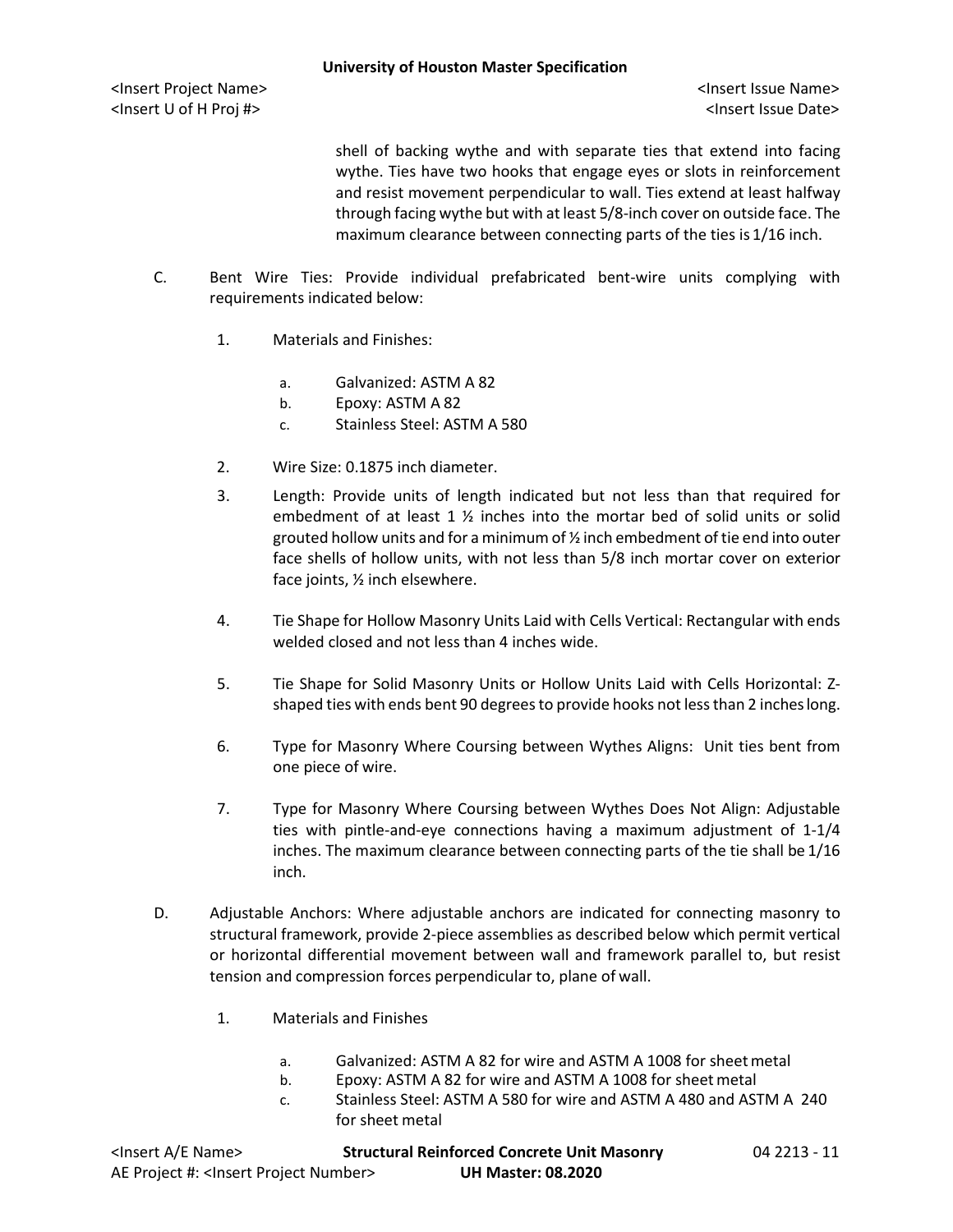- 2. For anchorage to concrete framework, provide manufacturer's standard anchors with dovetail anchor section formed from 0.0966 inch thick sheet metal and triangular-shaped wire tie section sized to extend within 1 inch of masonry face.
- 3. For anchorage to steel framework provide manufacturer's standard anchors with crimped ¼ inch diameter wire anchor section for welding to steel and triangularshaped wire tie section sized to extend within 1 inch of masonry face.
- 4. Wire Size for triangular section: 0.1875 inch diameter.
- E. Rigid Anchors: Provide straps of form and length indicated, fabricated from sheet metal strips of following width and thickness, unless otherwise indicated. Typical length to be 24 inches plus 2 inch long, 90 degree bends at ends.
	- 1. Material and Finishes
		- a. Galvanized: ASTM A 1008
		- b. Epoxy: ASTM A 1008
		- c. Stainless Steel: ASTM A 480 and ASTM A 240
	- 2. Width: 1-1/2 inch.
	- 3. Thickness: ¼ inch.
- F. Unit Type Masonry Inserts in Concrete: Furnish cast iron or malleable iron inserts of type and size indicated.
- G. Dovetail Slots: Furnish dovetail slots, with filler strips, of slot size indicated, fabricated from 0.0336 inch (22 gage) sheet metal, ASTM A 1008, Hot-dip galvanized.
- H. Anchor Bolts: Provide steel bolts with hex nuts and flat washers complying with ASTM A 307, Grade A, hot-dip galvanized to comply with ASTM A 153, Class C, in sizes and configurations indicated.
- I. Post-installed Anchors:
	- 1. ICC Approval: Only anchors evaluated by the ICC Evaluation Service, Inc. (ICC- ES) with a published Evaluation Report specifically addressing anchorage to hollow or fully grouted concrete masonry shall be approved for use.
	- 2. Type:
		- a. Hollow Concrete Masonry: Anchors into or through hollow concrete masonry units shall be the chemical type used with a galvanized or stainless steel screen tube that allows the chemical adhesive to create a key within the hollow cell of the unit.
		- b. Fully Grouted Concrete Masonry: Anchors into fully grouted masonry

| <insert a="" e="" name=""></insert>                  | <b>Structural Reinforced Concrete Unit Masonry</b> | 04 2213 - 12 |
|------------------------------------------------------|----------------------------------------------------|--------------|
| AE Project #: <lnsert number="" project=""></lnsert> | <b>UH Master: 08.2020</b>                          |              |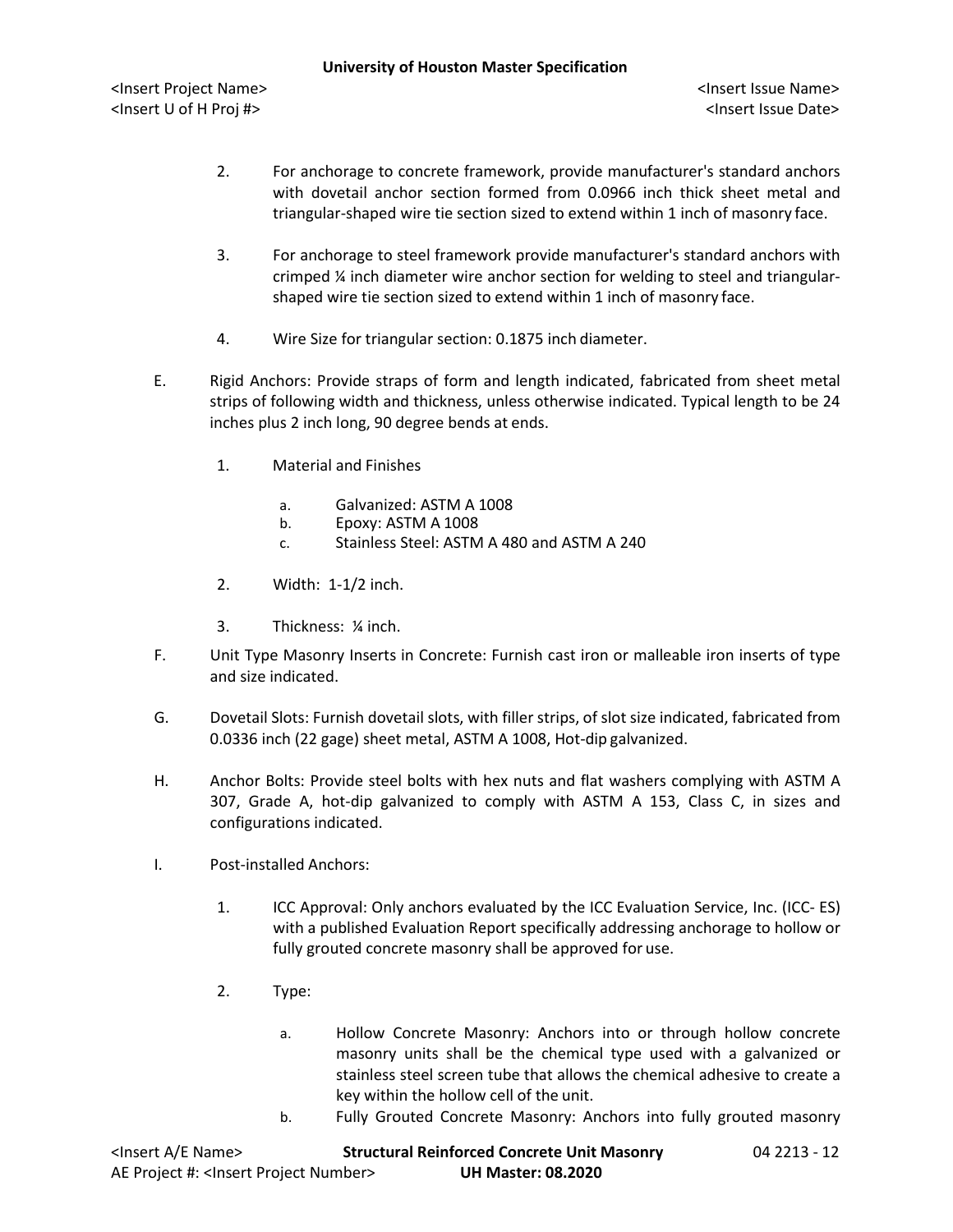shall be either chemical anchors or expansion anchors specifically approved by ICC-ES for use in fully-grouted concrete masonry.

- 3. Finish:
	- a. Interior Exposure: All anchors, nuts and washers for use in interior environments free of potential moisture shall be manufactured from carbon steel, zinc plated in accordance with Federal Specification QQ-Z-325C, Type II, Class 3.
	- b. Exterior or Exposed Use: All anchors, nuts, and washers for use in exposed or potentially wet environments, or for attachment of exterior cladding materials shall be galvanized or stainless steel. Galvanized anchors, nuts and washers shall conform to ASTM A 153. Stainless steel anchors shall be manufactured from 300 series stainless steel and nuts and washers from 300 series or Type 18-8 stainless steel.

### 2.7 MISCELLANEOUS MASONRY ACCESSORIES

- A. Non-Metallic Expansion Joint Strips: Pre-molded, flexible cellular neoprene rubber filler strips complying with ASTM D 1056, Grade RE 41E1, capable of compression up to 35%, of width and thickness indicated.
- B. Pre-molded Control Joint Strips: Material as indicated below, designed to fit standard sash block and to maintain lateral stability in masonry wall; size and configuration asindicated.
	- 1. Pre-molded PVC Control Joint Strips. Strips shall be polyvinyl chloride complying with ASTM D 2287, Type PVC 654-4 with a durometer hardness of 90.
- C. Weep Holes: Cotton Cord: Sash cord of length required to produce 2 inch exposure on exterior and 18 inches in cavity between wythes.

### PART 3 - EXECUTION

### 3.1 INSTALLATION - GENERAL

- A. Examine conditions, with Installer present, for compliance with requirements for installation tolerances and other conditions affecting performance. Inspect surfaces that are to support masonry work to assure completion to proper lines and grades and are free of dirt and other deleterious material. Do not begin work until surfaces not properly prepared have been satisfactorily corrected.
	- 1. For the record, prepare written report, endorsed by Installer, listing conditions detrimental to performance
	- 2. Verify that foundations or other supporting surfaces are within specified tolerances.
	- 3. Verify that reinforcing dowels are properly spaced.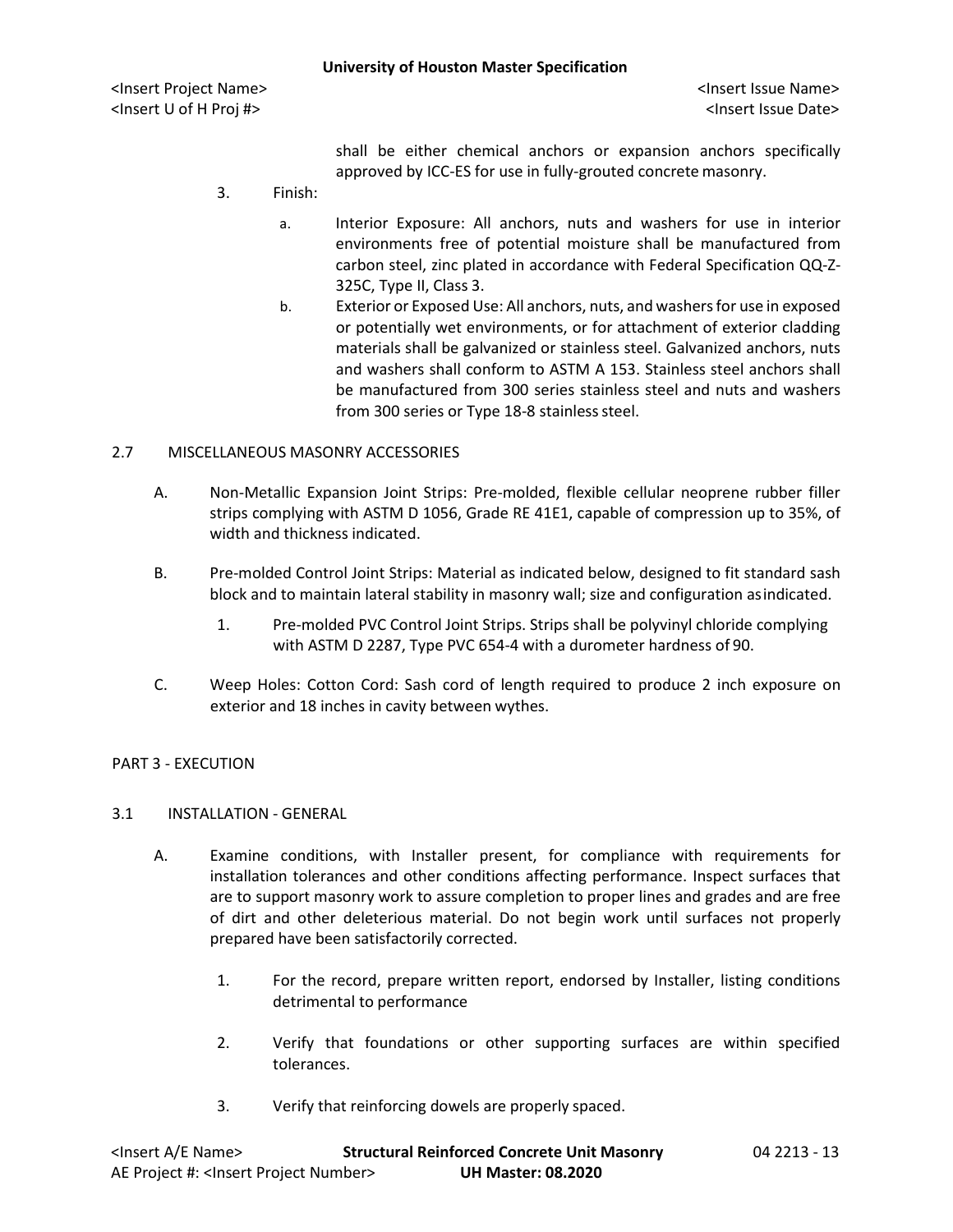- 4. Examine rough-in and built-in construction to verify actual locations of piping connections.
- B. The horizontal and vertical spacing between anchors tying the masonry wall to the structural frame shall be as indicated on the Drawings. Intersecting walls may substitute for an anchor.
- C. Cleaning Reinforcing: Before placing, remove loose rust, ice and other coatings from reinforcing.
- D. Installation of Masonry, General:
	- 1. Build cavity and composite walls, floors and other masonry construction to the full thickness shown. Build single-wythe walls (if any) to the actual thickness of the masonry units, using units of nominal thicknessindicated.
	- 2. Build chases and recesses as shown or required for the work of other trades. Provide not less than 8 inches of masonry between chase of recess and jamb of openings, and between adjacent chases and recesses.
	- 3. Leave openings for equipment to be installed before completion of masonry work. After installation of equipment, complete masonry work to match work immediately adjacent to the opening.
	- 4. Cut masonry units using motor-driven dry-cutting or water-cooled saws to provide clean, sharp, unchipped edges. Cut units as required to provide continuous patterns and to fit adjoining work. Use full-size units without cutting where possible.
	- 5. Install cut units with cut surfaces and, where possible, cut edges concealed.
- E. Do not install cracked, broken, or chipped masonry units exceeding ASTMallowances.
- F. Protect sills, ledges, and offsets from mortar droppings or other damage during construction. Protect base of walls from rain-splashed mud and mortar splatter by means of coverings spread on ground and over wall surface. Remove misplaced mortar or grout immediately. Protect face materials against staining. Protect door jambs and corners from damage during construction.
- G. Prevent grout or mortar or soil from staining the face of masonry to be left exposed or painted. Immediately remove grout or mortar in contact with such masonry.
- H. Matching Existing Masonry Work: Match coursing, bonding, color and texture of new masonry work with existing work.
- I. Mixing Mortar and Grout: Comply with the requirements of ACI 530.1/ASCE 6/TMS602.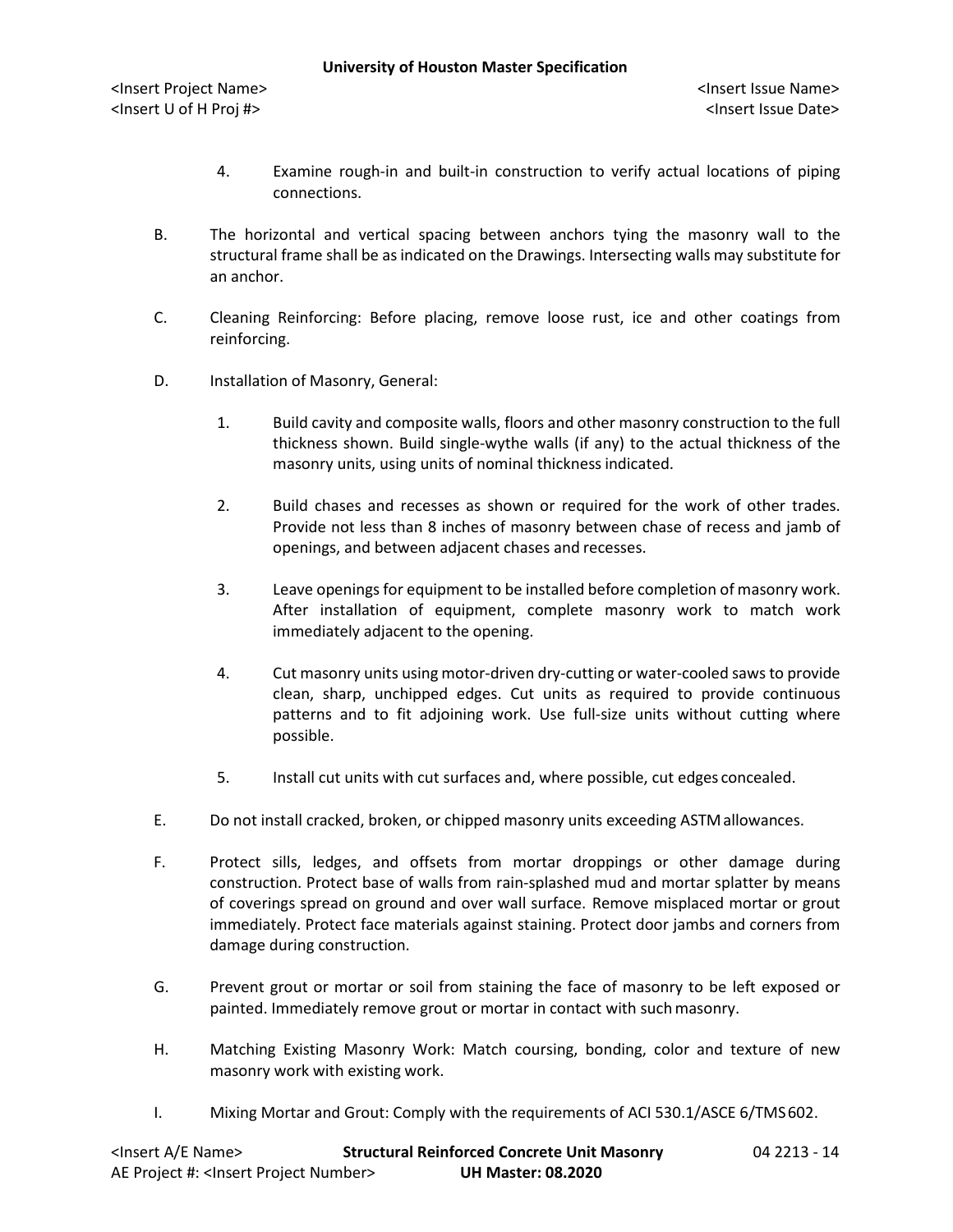#### 3.2 CONSTRUCTION TOLERANCES

- A. Comply with tolerance in ACI 530.1/ASCE 6/TMS 602 and the following.
- B. For conspicuous vertical lines such as external corners, reveals, expansion and control joints, do not exceed % inch in any story or 20 feet maximum, nor % inch maximum.
- C. For vertical alignment of exposed head joints do not vary from plumb by more than  $\frac{1}{2}$  inch in 10 feet, nor ½ inch maximum.
- D. Variation from Level: For conspicuous horizontal lines such as exposed lintels, sills, parapets, and reveals, do not exceed  $\frac{y}{x}$  inch in any bay or 10 feet maximum, nor  $\frac{y}{x}$  inch maximum. For top surface of bearing walls do not exceed 1/8 inch between adjacent floor elements in 10 feet or 1/16 inch within width of a single unit.

#### 3.3 LAYING MASONRY WALLS

- A. Do not wet concrete masonry prior to laying up units unless written permission is obtained from the Engineer.
- B. Lay out walls in advance for accurate spacing of surface bond patterns with uniform joint widths and for accurate location of openings, movement-type joints, returns and offsets. Avoid the use of less-than-half-size units, particularly at corners, jambs and wherever possible at other locations.
- C. Lay-up walls to comply with specified construction tolerances, with courses accurately spaced and coordinated with other work.
- D. Bond Pattern for Exposed Masonry: Lay exposed masonry in a bond pattern as indicated on Drawings. Do not use units with less than nominal 4 inch horizontal face dimensions at corners orjambs.
- E. Lay concealed masonry with all units in a wythe in running bond or bonded by lapping not less than 2 inches. Bond and interlock each course of each wythe at corners. Do not use units with less than nominal 4 inch horizontal face dimensions at corners orjambs.
- F. Stopping and Resuming Work: In each course, rack back one-half-unit length for one-half running bond or one-third unit for one-third running bond. Do not tooth. Clean exposed surfaces at set masonry and remove loose masonry units and mortar prior to laying fresh masonry.
- G. Built-in Work: Install bolts, anchors, nailing blocks, inserts, frames, vent flashings, conduit, and other built-in items specified under this and other sections of these specifications as masonry work progresses. Avoid cutting and patching. Solidly grout spaces around built-in items. Provide joints around exterior framed openings ¼ inch to 3/8 inch wide, raked and tooled smooth to a uniform depth of ¾ inch, ready for caulking by others. Build chases, do not cut. Consult other trades in advance and make provisions for installation of their work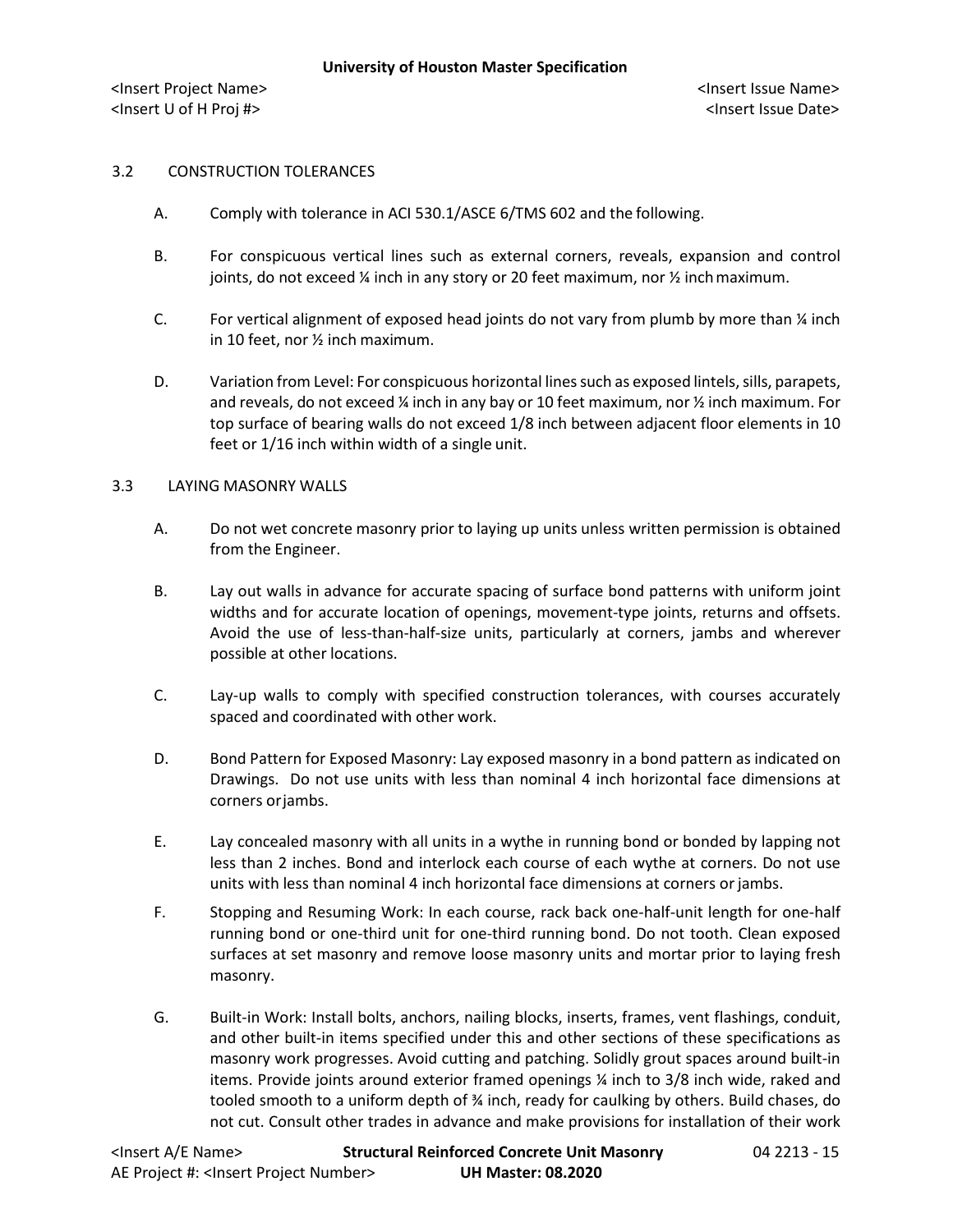to avoid cutting and patching. Install chases minimum of one full masonry unit length from jambs.

- 1. Fill in space between hollow metal frames and masonry solidly with mortar, unless otherwise indicated.
- 2. Where built-in items are to be embedded in cores of hollow masonry units, place a layer of metal lath in the joint below and rod mortar or grout into core, unless detailed otherwise.
- 3. Fill cores in hollow concrete masonry units with grout to supporting beam or slab below under bearing plates, beams, lintels, posts and similar items, unless otherwise indicated.
- H. Corners: Provide interlocking masonry unit bond in each course at corners, unless otherwise shown.
	- 1. For horizontally reinforced masonry, provide continuity at corners with prefabricated "L" units, in addition to masonry bonding.
- I. Intersecting and Abutting Walls: Unless vertical expansion or control joints are shown at juncture, provide same type of bonding specified for structural bonding between wythes. Space as follows:
	- 1. Provide individual metal ties at not more than 16 inches o.c. vertically.
	- 2. Provide continuity with horizontal joint reinforcement using prefabricated "T" units.
- J. Intersecting Load-bearing Walls: If carried up separately, block or tooth vertical joint with 8 inch maximum offsets and provide rigid steel anchors spaced not more than 4 feet o.c. vertically, or omit blocking and provide rigid steel anchors at not more than 2 feet o.c. vertically. If used with hollow masonry units, embed ends in mortar-filled cores.

# 3.4 MORTAR BEDDING AND JOINTING

- A. Provide uniform nominal joint thickness of 3/8 inch for concrete masonry units, unless noted otherwise on the drawings.
- B. Lay solid masonry units and fully-grouted hollow CMU with completely filled bed and head joint; butter ends with sufficient mortar to fill head joints and shove into place. Do not furrow bed joints or slush head joints.
- C. Lay hollow concrete masonry units with full mortar coverage on horizontal and vertical face shells. Bed webs in mortar in starting course on footings and in all courses of piers, columns and pilasters, and where adjacent to cells of cavities to be reinforced or filled with concrete or grout. For starting course on footings where cells are not grouted, spread out full mortar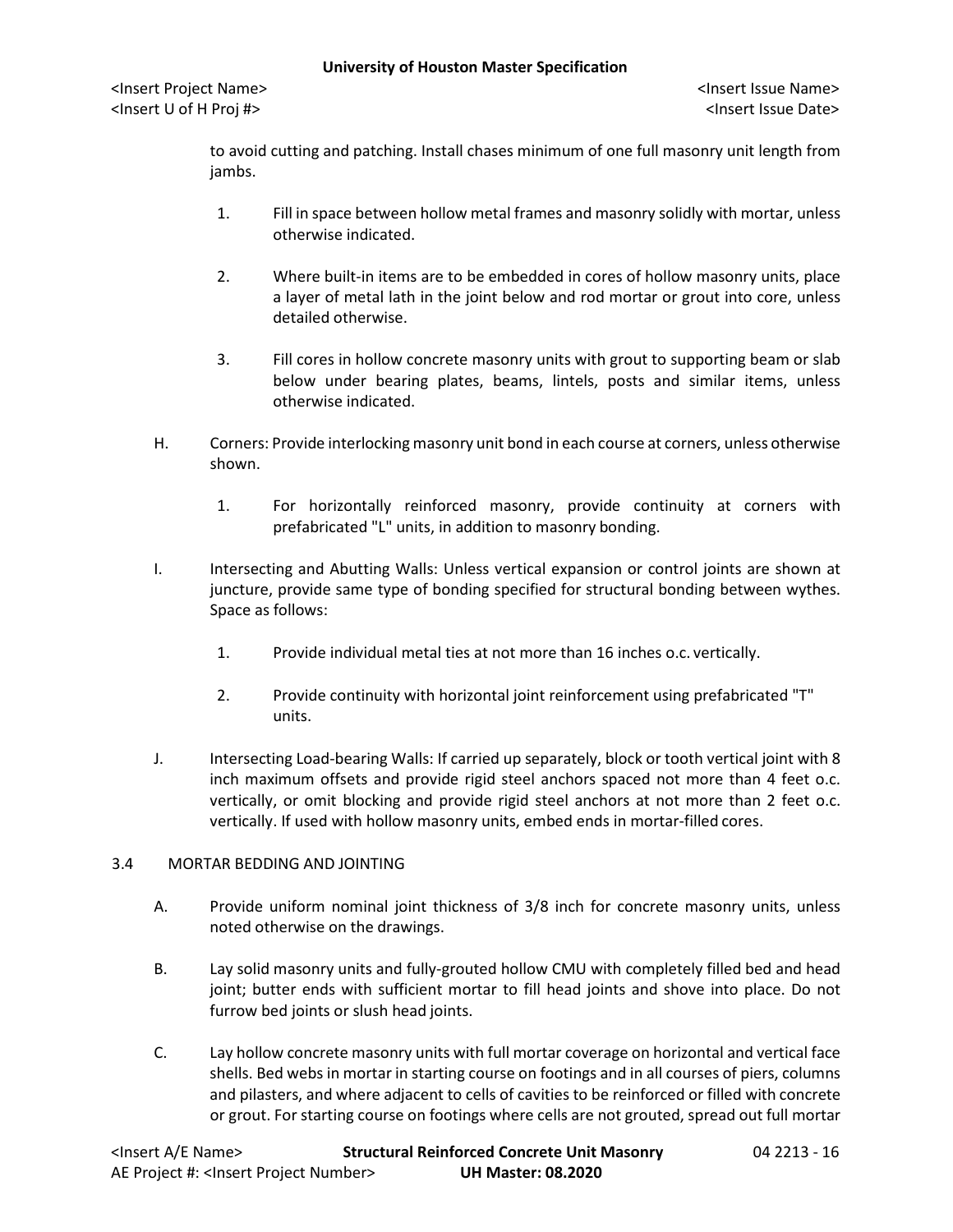bed including areas under cells.

- D. Joint Profile: Provide weather-proof, concave, tooled joints in exposed surfaces when mortar is thumbprint hard, using round jointing tool. Strike joints flush in surfaces to be plastered or covered with other material or surface-applied finish other than paint. Concave tool exterior joints below grade. Remove mortar protruding into cells or cavities to be grouted. Do not permit mortar droppings to block weep holes. Do not fill horizontal joints between top of masonry partitions and underside of concrete or steel construction with mortar unless specifically shown on the drawings. If not shown otherwise, provide 1 inch clear joint to be filled with caulk. Keep movement joints clean of all mortar and debris. For tuck pointing, rake mortar joints to a depth of 1/2 to 3/4 inch, saturate with clean water, fill solidly with pointing mortar, and tool to match existing joints.
- E. Remove masonry units disturbed after laying; clean and reset in fresh mortar. Do not pound corners of jambs to shift adjacent stretcher units that have been set in position. If adjustments are required, remove units, clean off mortar and reset in freshmortar.
- F. Collar Joints: Unless otherwise required, After each course is laid, fill the vertical longitudinal joint between wythes solidly with mortar (grout if walls are grouted) for the following masonry work:
	- 1. All multi-wythe walls of concrete masonry units in which the collar joint between wythes is less than ¾ inch.
	- 2. All below grade conditions.

### 3.5 CONSTRUCTION STABILITY

- A. Design, provide and install bracing that will assure stability of masonry duringconstruction.
- B. Allow 16 hours to elapse after completion of masonry columns and walls before placing floor or roof construction loads. Allow an additional 48 hours before applying concentrated loads such as girders, beams, or trusses.

# 3.6 STRUCTURAL BONDING OF MULTI-WYTHE MASONRY

- A. Where Horizontal Joints Align:
	- 1. Tie wythes together with continuous horizontal joint reinforcing, installed in mortar joints at not more than 16 inches o.c. vertically.
	- 2. Alternatively, use bent wire ties, providing one for every 4.5 sq. ft. of wall area but spaced no greater apart than 36 inches horizontally and 24 inches vertically.
- B. Where Horizontal Joints do not Align:
	- 1. Tie wythes together with adjustable, two-piece, ladder-type horizontal joint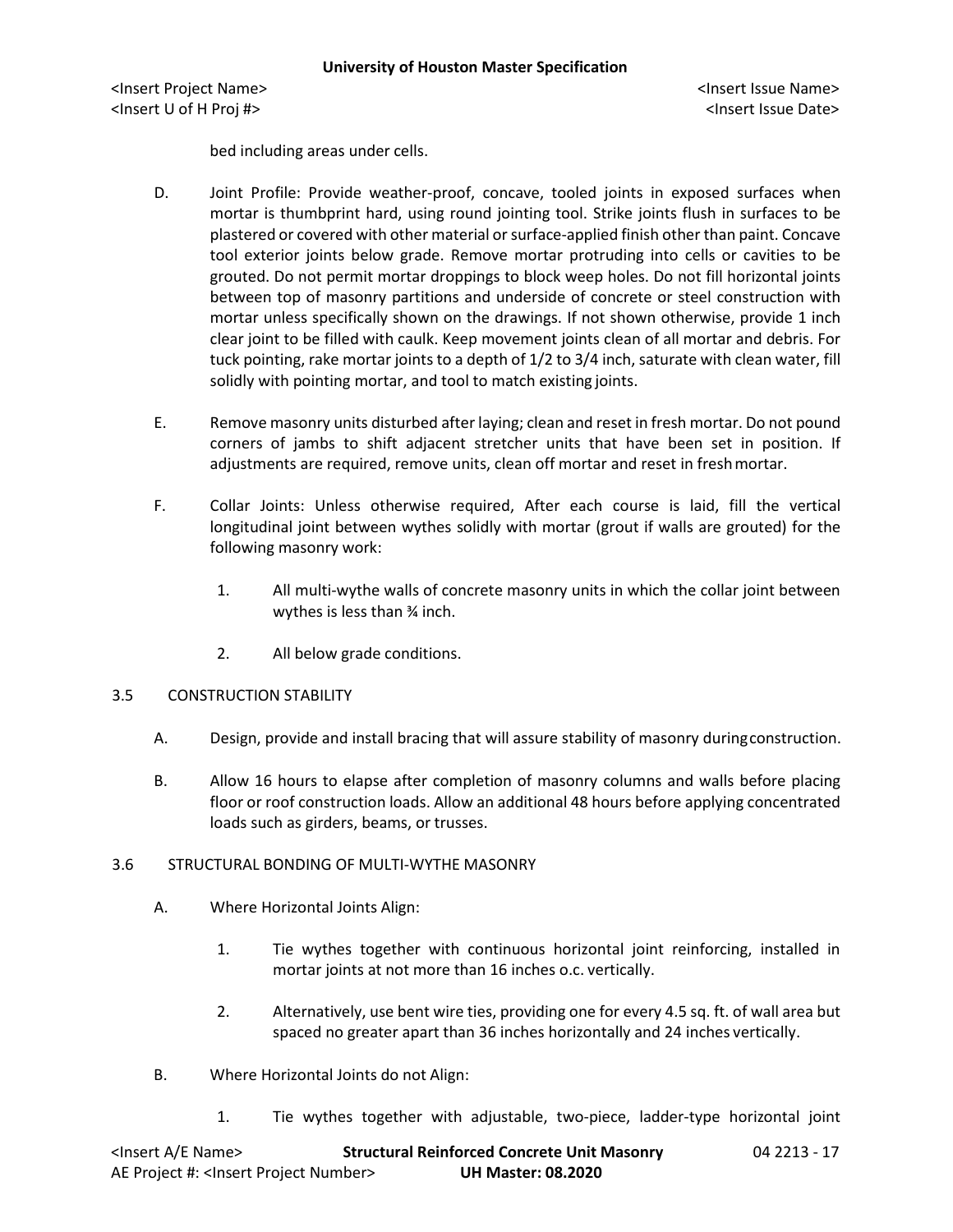reinforcing placed in the mortar joint of the thicker wall at no more than 16 inches vertically.

- 2. Alternatively, use adjustable bent wire ties, providing one for every 1.77 sq. ft. and spaced no greater than 16 inches horizontally and vertically.
- 3. Bed joints of opposing wythes shall not be farther apart vertically than 1-1/2 inches either direction.
- C. Openings: Provide additional ties around openings greater than 16 feet in either direction, within 12 inches of the opening and around the perimeter at a maximum of 3 feet on center.
- D. Provide ties within 12 inches of unsupported edges at a maximum of 24 inches vertically.

### 3.7 CAVITY WALLS

- A. Keep cavity clean of mortar droppings and other materials during construction. Strike joints facing cavity flush.
- B. Provide weep holes in head joints in first course immediately above all flashing. Leave head joint free and clean of mortar or install weep hole tube in head joint. Space weep holes 32 inches on center maximum for concrete unit masonry. Keep weep holes and area above free and clean of mortar.

# 3.8 HORIZONTAL JOINT REINFORCEMENT

- A. General:
	- 1. Provide continuous horizontal joint reinforcement as indicated. Install longitudinal side rods in mortar for their entire length with a minimum cover of 5/8 inch on exterior side of walls,  $\frac{1}{2}$  inch elsewhere. Lap reinforcing a minimum of 6 inches at splices.
	- 2. Cut or interrupt joint reinforcement at control and expansion joints, unless otherwise indicated.
	- 3. Reinforce walls with continuous horizontal joint reinforcing unless specifically noted to be omitted.
	- 4. Provide continuity at corners and wall intersections by use of prefabricated "L" and "T" sections. Cut and bend reinforcement units as directed by manufacturer for continuity at returns, offsets, column fireproofing, pipe enclosures and other special conditions.
	- 5. Space continuous horizontal reinforcement as follows: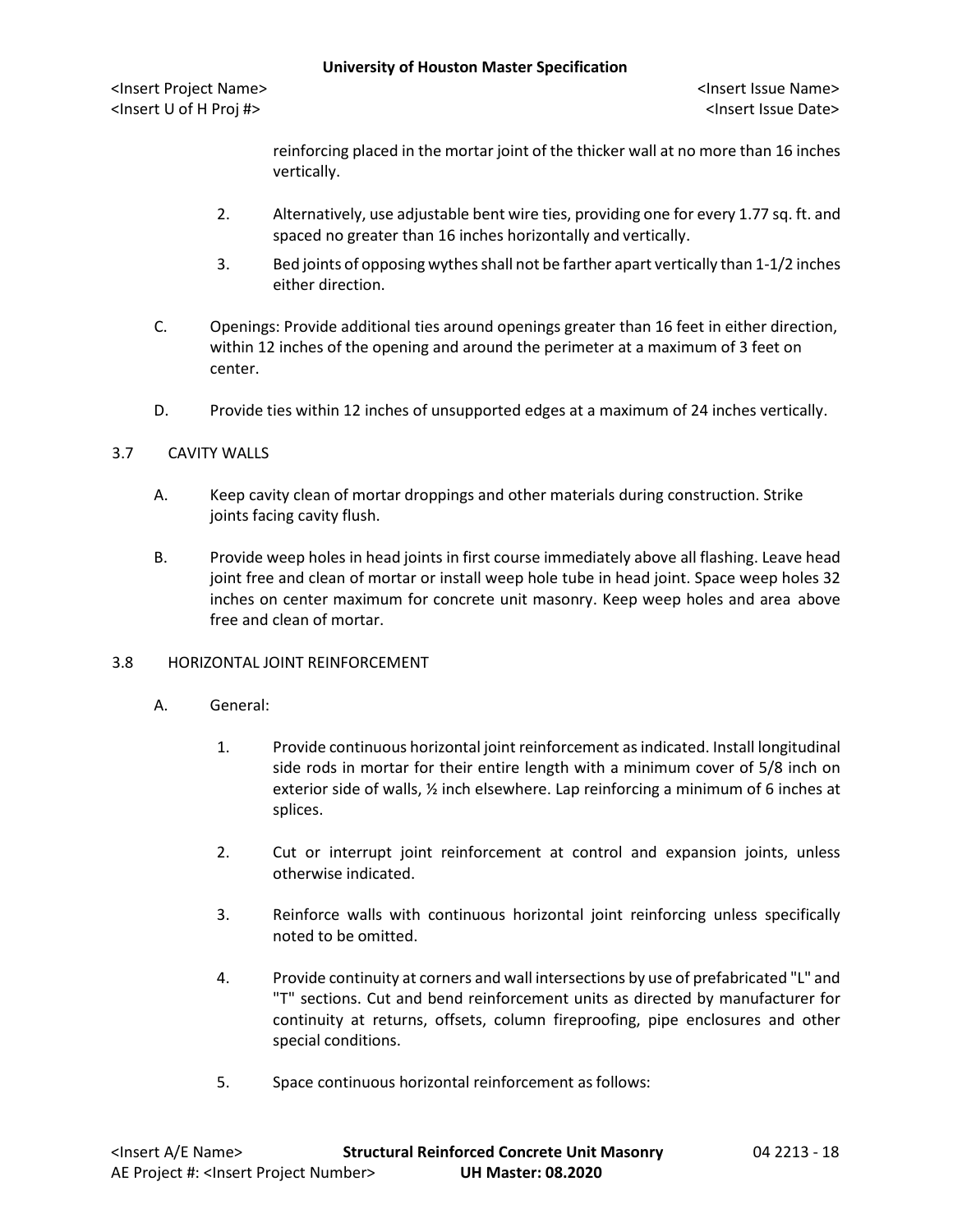- a. For multi-wythe walls (solid or cavity) space horizontal reinforcement 16 inches o.c. vertically.
- b. For single-wythe walls, space reinforcement at 16 inches o.c. vertically, unless otherwise indicated.
- c. For parapets, space reinforcement at 8 inches o.c. vertically, unless otherwise indicated.
- d. For perforated masonry screen walls, space reinforcement at every other course vertically, not to exceed 16 inches o.c., unless otherwise indicated.
- e. For concrete masonry cantilever walls and fences, space reinforcement at 8 inches o.c. vertically, unless otherwise indicated.
- f. For walls utilizing a stack bond pattern, space reinforcement at 8 inches o.c. vertically, unless otherwise indicated.
- 6. Reinforce masonry openings greater than 1 foot wide, with horizontal joint reinforcement placed in two horizontal joints approximately 8 inches apart, immediately above the lintel and immediately below the sill. Extend reinforcement a minimum of 2 feet beyond jambs of the opening except at control joints. Horizontal joint reinforcement interrupted by the jamb of an opening shall have the cross rod or side rod bent and hooked at the jamb. Provide an additional rectangular adjustable tie at the jamb for each joint not containing the normal horizontal reinforcing unit.
- 7. Provide reinforcement at openings in addition to other specified wall reinforcement.

### 3.9 PLACING REINFORCEMENT

- A. General: Clean reinforcement of loose rust, mill scale, earth, ice or other materials which will reduce bond to mortar or grout. Do not use reinforcement bars with kinks or bends not shown on Drawings or final Shop Drawings, or bars with reduced cross-section due to excessive rusting or other causes.
- B. Position reinforcement accurately at the spacing indicated. Prior to grouting, support and secure vertical bars against displacement. Vertical bars shall be held in position at the top and bottom and at intervals not exceeding 8 feet with a minimum clearance of  $\chi$  inch if fine grout is used or ½ inch if coarse grout is used from the face of the masonry and not less than one bar diameter or 1 inch (whichever is greater) between adjacent bars.
- C. For columns, piers and pilasters, provide a clear distance between vertical bars as indicated, but not less than 1-1/2 times the nominal bar diameter or 1-1/2 inches, whichever is greater. Provide lateral ties as indicated.
- D. All dowels shall be grouted into a cell even if the dowel is in an adjacent cell to the vertical steel. Unless detailed otherwise on the drawings, dowels shall be the same size and number as the vertical steel. Unless noted otherwise provide a lap length of dowels to vertical reinforcement equal to 50 times the nominal dowel diameter.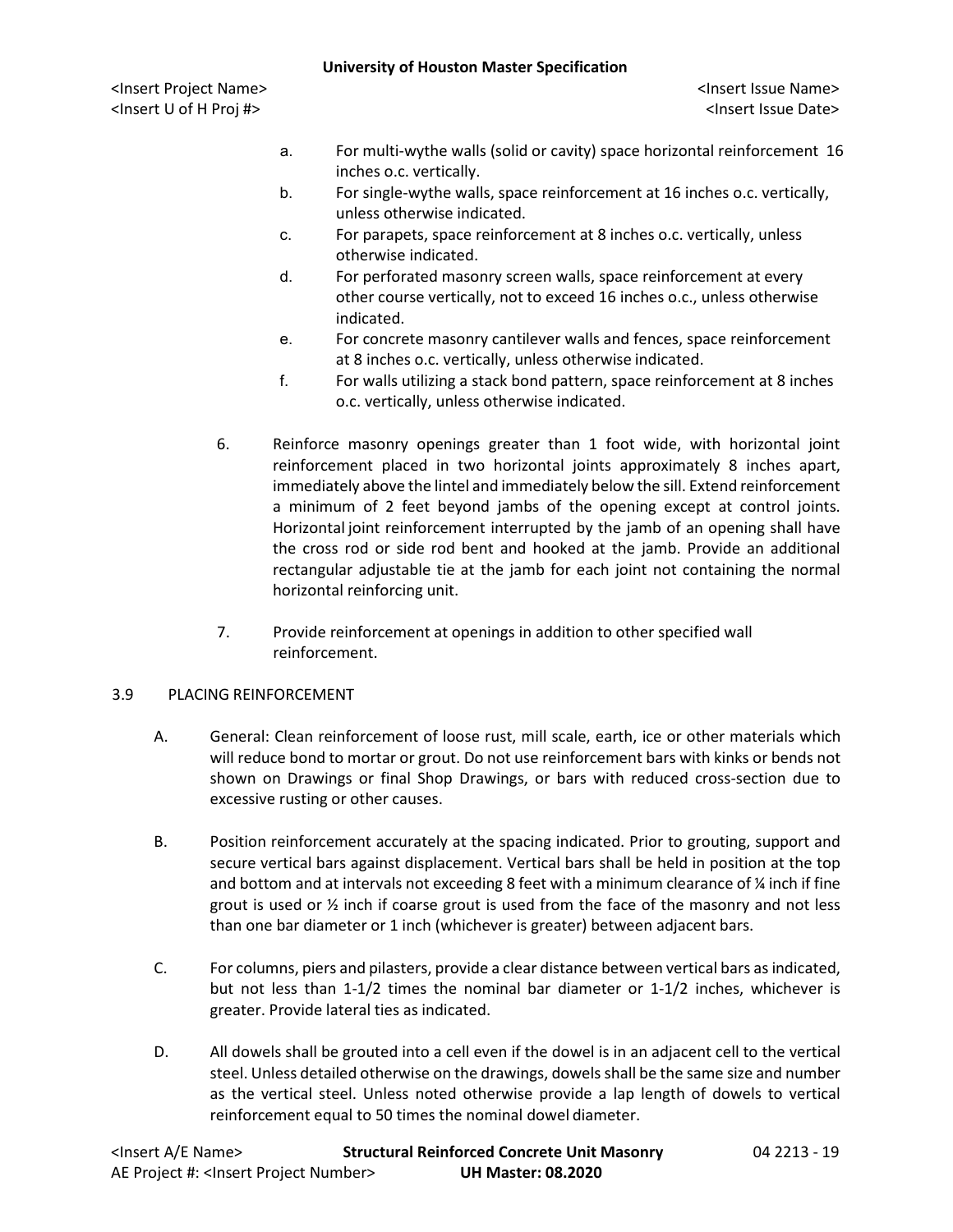- E. All horizontal reinforcing steel shall be placed in continuous bond beam or lintel block units and shall be solidly grouted in place. Maintain a minimum of one bar diameter or 1 inch (whichever is greater) clearance between adjacent bars and a minimum of ¼ inch clearance if fine grout is used or ½ inch if coarse grout is used from the face of the masonry. Horizontal reinforcement may be placed as the masonry work progresses.
- F. Splice reinforcement bars where shown; do not splice at other points unless acceptable to the Engineer. Where splices occur, adjacent splices shall be staggered so that no more than 25 percent of the total number of bars are spliced at any one point with a minimum stagger between splices in adjacent bars of at least the lap length. Provide lapped splices, unless otherwise indicated. In splicing vertical bars or attaching to dowels, lap ends, place in contact and wire tie. Minimum lap splice length shall be 50 bar diameters unless indicated otherwise.
- G. Where reinforcement is prefabricated into cage units before placing, fabricate units with vertical reinforcement bars and lateral ties of the size and spacing indicated.
- 3.10 FORMWORK AND SHORES
	- A. Temporary Formwork: Provide formwork and shores as required for temporary support of reinforced masonry elements.
	- B. Construct formwork to conform to shape, line and dimensions shown. Make sufficiently tight to prevent leakage of mortar, grout, or concrete (if any). Brace, tie and support as required to maintain position and shape during construction and curing of reinforced masonry.
	- C. Formwork shall be designed and shop drawings prepared by a registered professional engineer in Texas.
	- D. Formwork shall not be removed until the reinforced masonry member has cured sufficiently to carry its own weight and any other loads that may be placed on it during construction. Allow not less than the following minimum time to elapse after completion of the member before removing shores or forms provided adequate curing conditions have been obtained during the curing period:
		- 1. Lintels and beams 10 days.
		- 2. Reinforced masonry soffits 7 days.

### 3.11 GROUTING

- A. General: Where detailed, grout in reinforced masonry walls, columns, and pilasters. Fully grout vertical cells of concrete masonry containing steel reinforcement.
- B. Specification: Comply with the requirements of ACI 530.1/ASCE 6/TMS 602 for cleanouts,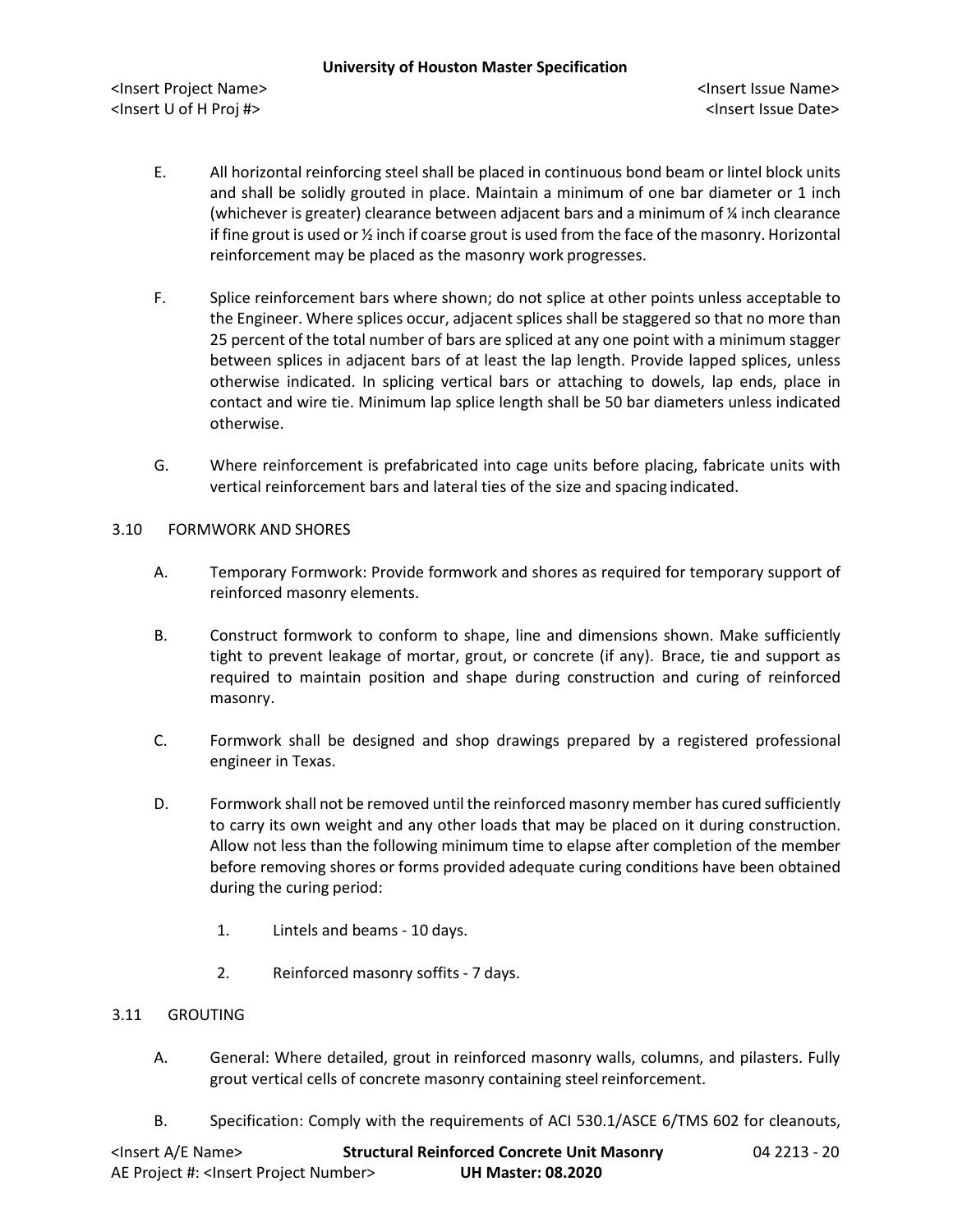grout space preparation, and grout placement, including minimum grout space, maximum pour height, maximum lift height and consolidation.

- 1. Do not place grout until entire height of masonry to be grouted has attained sufficient strength to resist grout pressure.
- 2. Place grout in lintels or beams over openings in one continuous pour.
- 3. Where bond beam occurs more than one course below top of pour and vertically reinforced cells are present above the bond beam, fill bond beam course to within 1-1/2 inches of the top of the bondbeam.
- 4. When more than one pour is required to complete a given section of masonry, extend reinforcement beyond masonry as required for splicing. Pour grout to within 1-1/2 inches of top course of first pour. After grouted masonry is cured, lay masonry units and place reinforcement for second pour section before grouting. Repeat sequence if more pours are required.

#### 3.12 CONTROL AND EXPANSION JOINTS

- A. General: Provide vertical and horizontal expansion, control and isolation joints in masonry where shown on Drawings. Build-in related items as the masonry work progresses.
- B. Where control joints are not indicated on the Drawings, Contractor shall submit a proposed control joint layout for Architect and Engineer approval. General guidelines for control joint locations are as follows:
	- 1. At major changes in wall height
	- 2. At changes in wall thickness
	- 3. At corresponding control joints in foundations, floor, or roof construction
	- 4. At one or both sides of wall openings (masonry veneer only)
	- 5. Near wall intersections
	- 6. At column centerlines.
- C. Maximum Spacing: Maximum control joint spacing in concrete masonry construction shall be such that the ratio of wall length to height shall not exceed 1.5, with a maximum spacing of 25 feet.
- D. Form control joints in concrete masonry as follows:
	- 1. Fit bond-breaker strips into hollow contour in ends of concrete masonry units on one side of control joint. Fill resultant core with grout and rake joints in exposed faces.
	- 2. Install preformed control-joint gaskets designed to fit standard sash block.
	- 3. Install interlocking units designed for control joints. Install bond-breaker strips at joint. Keep head joints free and clear of mortar or rake joint.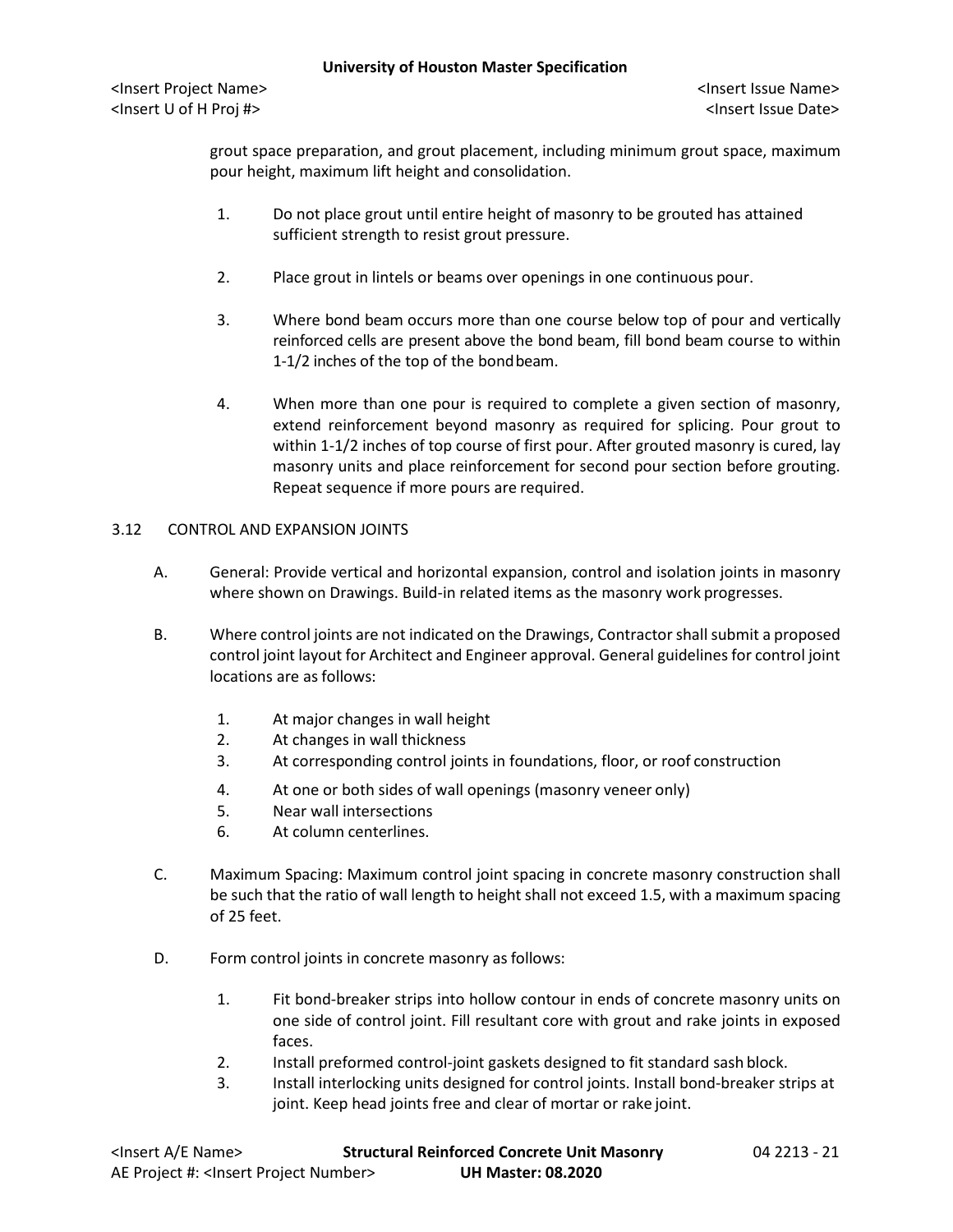- 4. Install temporary foam-plastic filler in head joints and remove filler when unit masonry is complete.
- E. Build in horizontal pressure relieving joints where indicated; construct joints by inserting non-metallic compressible joint filler of width required to permit installation of sealant and backer rod.
- F. Provide continuous bond break at steel columns and members.
- G. Provide pressure-relieving joints by adhering a continuous 3/8 inch thick neoprene pad below shelf angles supporting masonry veneer.
- H. Leave joints around outside perimeters of exterior doors, window frames and other wall openings:
	- 1. Depth: Uniform 3/4 inch (19mm).
	- 2. Width: 1/4 inch (6.4 mm) to 3/8 inch (9.5mm).

### 3.13 LINTELS

- A. Install steel lintels where indicated.
- B. Provide masonry lintels where shown and wherever openings of more than 2 feet for block size units are shown without structural steel or other supporting lintels.
	- 1. For hollow concrete masonry unit walls, use specially formed U-shaped lintel units with reinforcement bars placed as shown filled with coarse grout.
- C. Provide minimum bearing as noted on the Drawings.

### 3.14 PARGING

- A. Parge walls where indicated with Type S or N mortar, in thickness indicated. Thickness: Not less than ½ inch.
- B. Trowel finish to a smooth, dense surface. Form a wash at top of parging and a cove at bottom. Where parging is applied in 2 coats, roughen first coat when partially set, let harden for 24 hours and moisten prior to application of second coat.
- C. Damp cure parging for at least 24 hours and protect until cured.
- 3.15 REPAIR, POINTING AND CLEANING
	- A. Remove and replace masonry units that are loose, chipped, broken, stained or otherwise damaged, or if units do not match adjoining units as intended. Provide new units to match adjoining units and install in fresh mortar or grout, pointed to eliminate evidence of replacement.